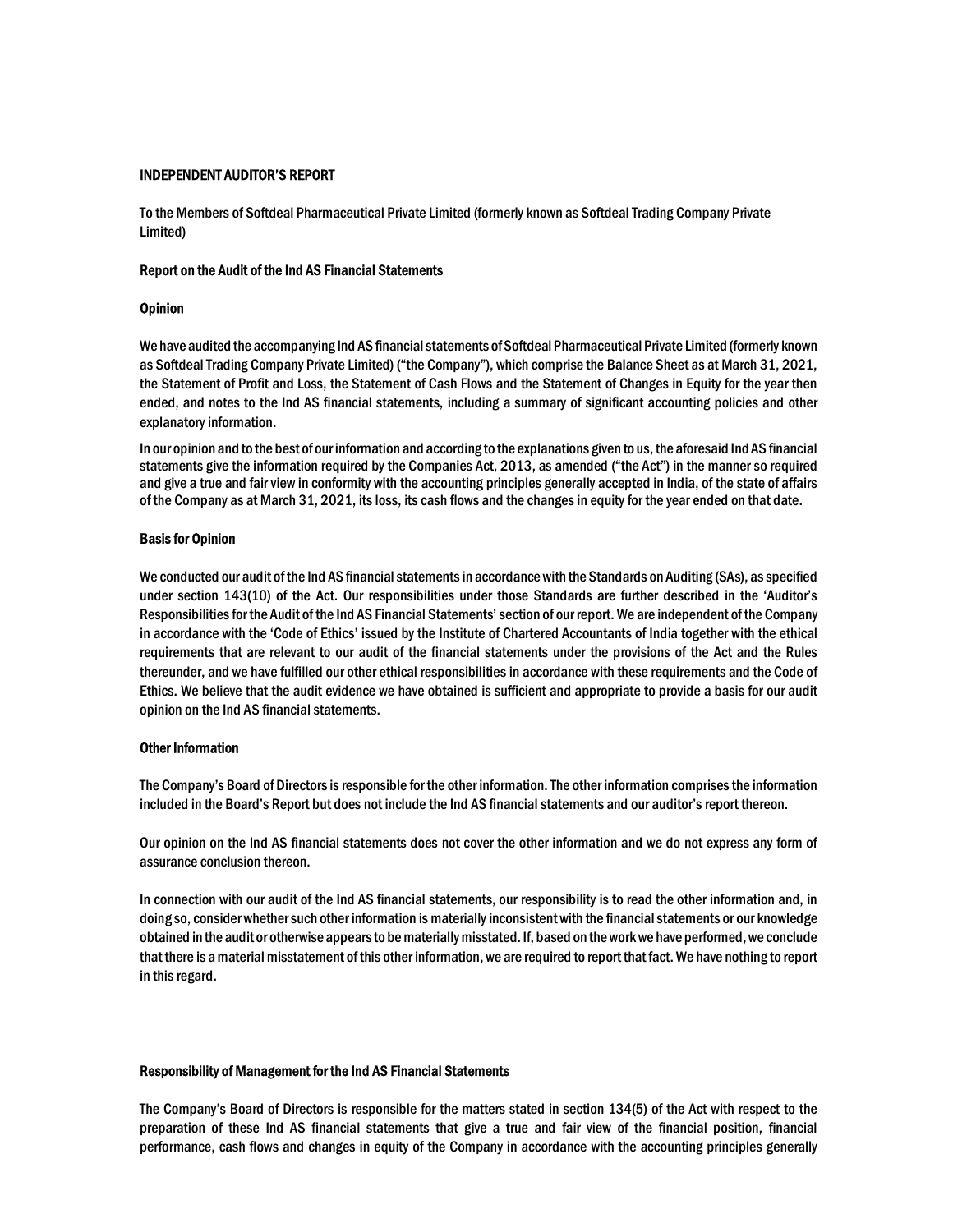accepted in India, including the Indian Accounting Standards (Ind AS) specified under section 133 of the Act read with the Companies (Indian Accounting Standards) Rules, 2015, as amended. This responsibility also includes maintenance of adequate accounting records in accordance with the provisions of the Act for safeguarding of the assets of the Company and for preventing and detecting frauds and other irregularities; selection and application of appropriate accounting policies; making judgments and estimates that are reasonable and prudent; and the design, implementation and maintenance of adequate internal financial controls, that were operating effectively for ensuring the accuracy and completeness of the accounting records, relevant to the preparation and presentation of the Ind AS financial statements that give a true and fair view and are free from material misstatement, whether due to fraud or error.

In preparing the Ind AS financial statements, management is responsible for assessing the Company's ability to continue as a going concern, disclosing, as applicable, matters related to going concern and using the going concern basis of accounting unless management either intends to liquidate the Company or to cease operations, or has no realistic alternative but to do so.

The Board of Directors are also responsible for overseeing the Company's financial reporting process.

# Auditor's Responsibilities for the Audit of the Ind AS Financial Statements

Our objectives are to obtain reasonable assurance about whether the Ind AS financial statements as a whole are free from material misstatement, whether due to fraud or error, and to issue an auditor's report that includes our opinion. Reasonable assurance is a high level of assurance but is not a guarantee that an audit conducted in accordance with SAs will always detect a material misstatement when it exists. Misstatements can arise from fraud or error and are considered material if, individually or in the aggregate, they could reasonably be expected to influence the economic decisions of users taken on the basis of these Ind AS financial statements.

As part of an audit in accordance with SAs, we exercise professional judgment and maintain professional skepticism throughout the audit. We also:

- Identify and assess the risks of material misstatement of the Ind AS financial statements, whether due to fraud or error, design and perform audit procedures responsive to those risks, and obtain audit evidence that is sufficient and appropriate to provide a basis for our opinion. The risk of not detecting a material misstatement resulting from fraud is higher than for one resulting from error, as fraud may involve collusion, forgery, intentional omissions, misrepresentations, or the override of internal control.
- Obtain an understanding of internal control relevant to the audit in order to design audit procedures that are appropriate in the circumstances. Under section 143(3)(i) of the Act, we are also responsible for expressing our opinion on whether the Company has adequate internal financial controls with reference to financial statements in place and the operating effectiveness of such controls.
- Evaluate the appropriateness of accounting policies used and the reasonableness of accounting estimates and related disclosures made by management.
- Conclude on the appropriateness of management's use of the going concern basis of accounting and, based on the audit evidence obtained, whether a material uncertainty exists related to events or conditions that may cast significant doubt on the Company's ability to continue as a going concern. If we conclude that a material uncertainty exists, we are required to draw attention in our auditor's report to the related disclosures in the financial statements or, if such disclosures are inadequate, to modify our opinion. Our conclusions are based on the audit evidence obtained up to the date of our auditor's report. However, future events or conditions may cause the Company to cease to continue as a going concern.
- Evaluate the overall presentation, structure and content of the Ind AS financial statements, including the disclosures, and whether the Ind AS financial statements represent the underlying transactions and events in a manner that achieves fair presentation.

We communicate with those charged with governance regarding, among other matters, the planned scope and timing of the audit and significant audit findings, including any significant deficiencies in internal control that we identify during our audit.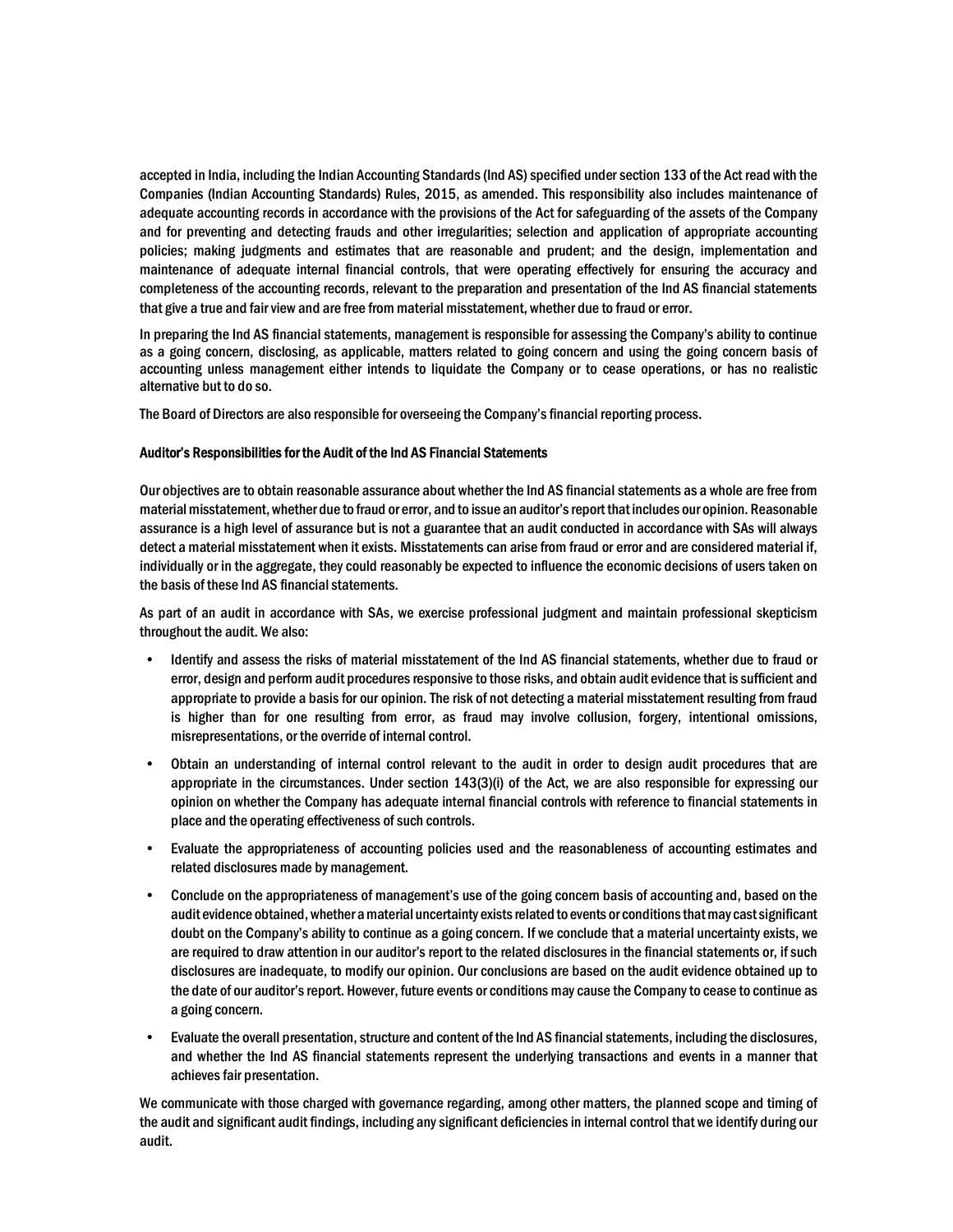We also provide those charged with governance with a statement that we have complied with relevant ethical requirements regarding independence, and to communicate with them all relationships and other matters that may reasonably be thought to bear on our independence, and where applicable, related safeguards.

# Report on Other Legal and Regulatory Requirements

- 1. As required by the Companies (Auditor's Report) Order, 2016 ("the Order"), issued by the Central Government of India in terms of sub-section (11) of section 143 of the Act, we give in the "Annexure 1" a statement on the matters specified in paragraphs 3 and 4 of the Order.
- 2. As required by Section 143(3) of the Act, we report that:
	- (a) We have sought and obtained all the information and explanations which to the best of our knowledge and belief were necessary for the purposes of our audit;
	- (b) In our opinion, proper books of account as required by law have been kept by the Company so far as it appears from our examination of those books;
	- (c) The Balance Sheet, the Statement of Profit and Loss, the Statement of Cash Flows and Statement of Changes in Equity dealt with by this Report are in agreement with the books of account;
	- (d) In our opinion, the aforesaid Ind AS financial statements comply with the Accounting Standards specified under Section 133 of the Act, read with Companies (Indian Accounting Standards) Rules, 2015, as amended;
	- (e) On the basis of the written representations received from the directors as on March 31, 2021 taken on record by the Board of Directors, none of the directors is disqualified as on March 31, 2021 from being appointed as a director in terms of Section 164 (2) of the Act;
	- (f) With respect to the adequacy of the internal financial controls over financial reporting of the Company with reference to these Ind AS financial statements and the operating effectiveness of such controls, refer to our separate Report in "Annexure 2" to this report;
	- (g) In our opinion, provisions of section 197 read with Schedule V of the Act are applicable to the Company for the year ended March 31, 2021. However, no managerial remuneration has been paid/provided by the Company to its directors during the year;
	- (h) With respect to the other matters to be included in the Auditor's Report in accordance with Rule 11 of the Companies (Audit and Auditors) Rules, 2014, as amended in our opinion and to the best of our information and according to the explanations given to us:
		- i. The Company does not have any pending litigations which would impact its financial position;
		- ii. The Company did not have any long-term contracts including derivative contracts for which there were any material foreseeable losses;
		- iii. There were no amounts which were required to be transferred to the Investor Education and Protection Fund by the Company.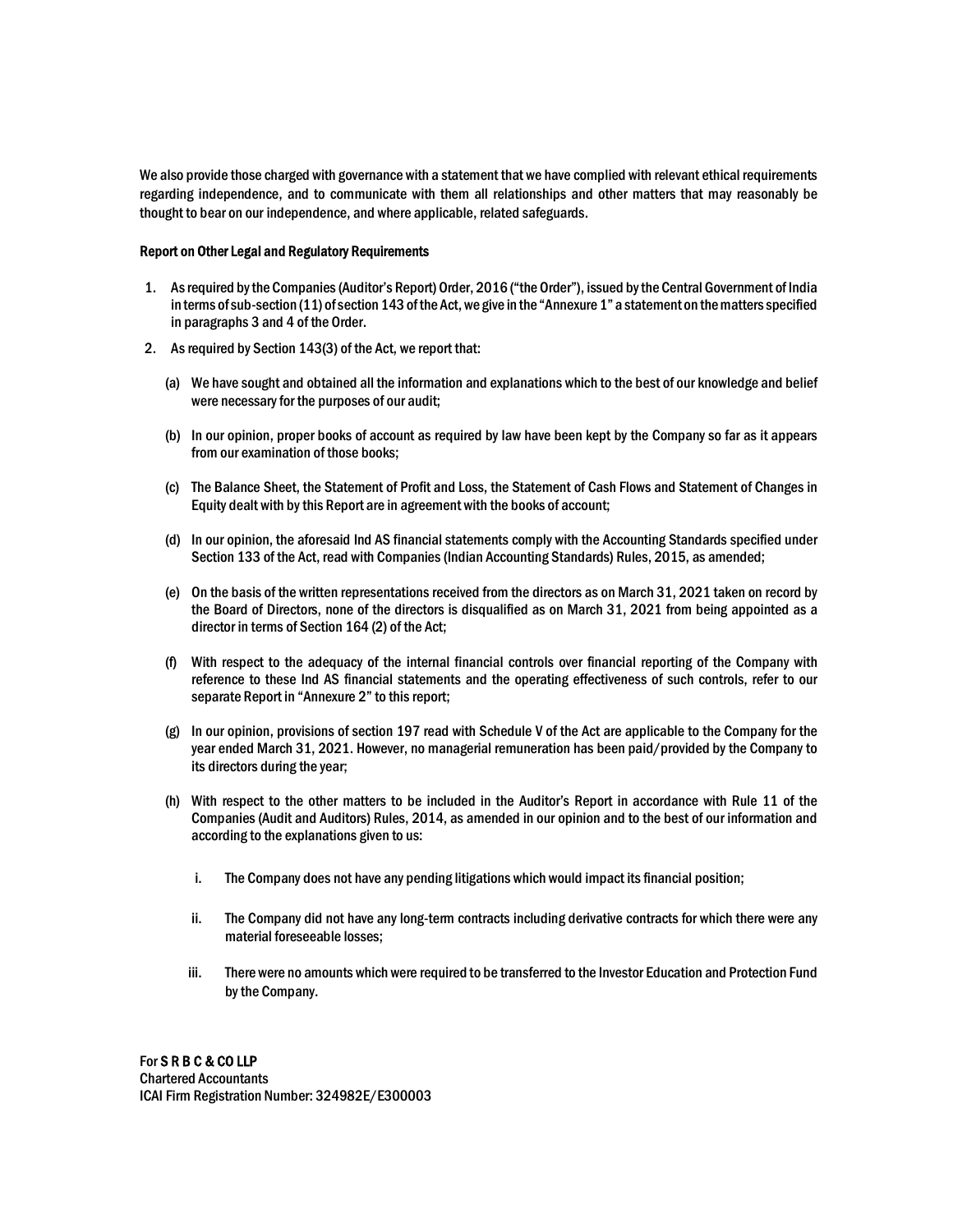#### per Nishant Mankodi

Partner Membership Number: 107515 UDIN: 21107515AAAAAU4852 Place of Signature: Mumbai Date: May 25, 2021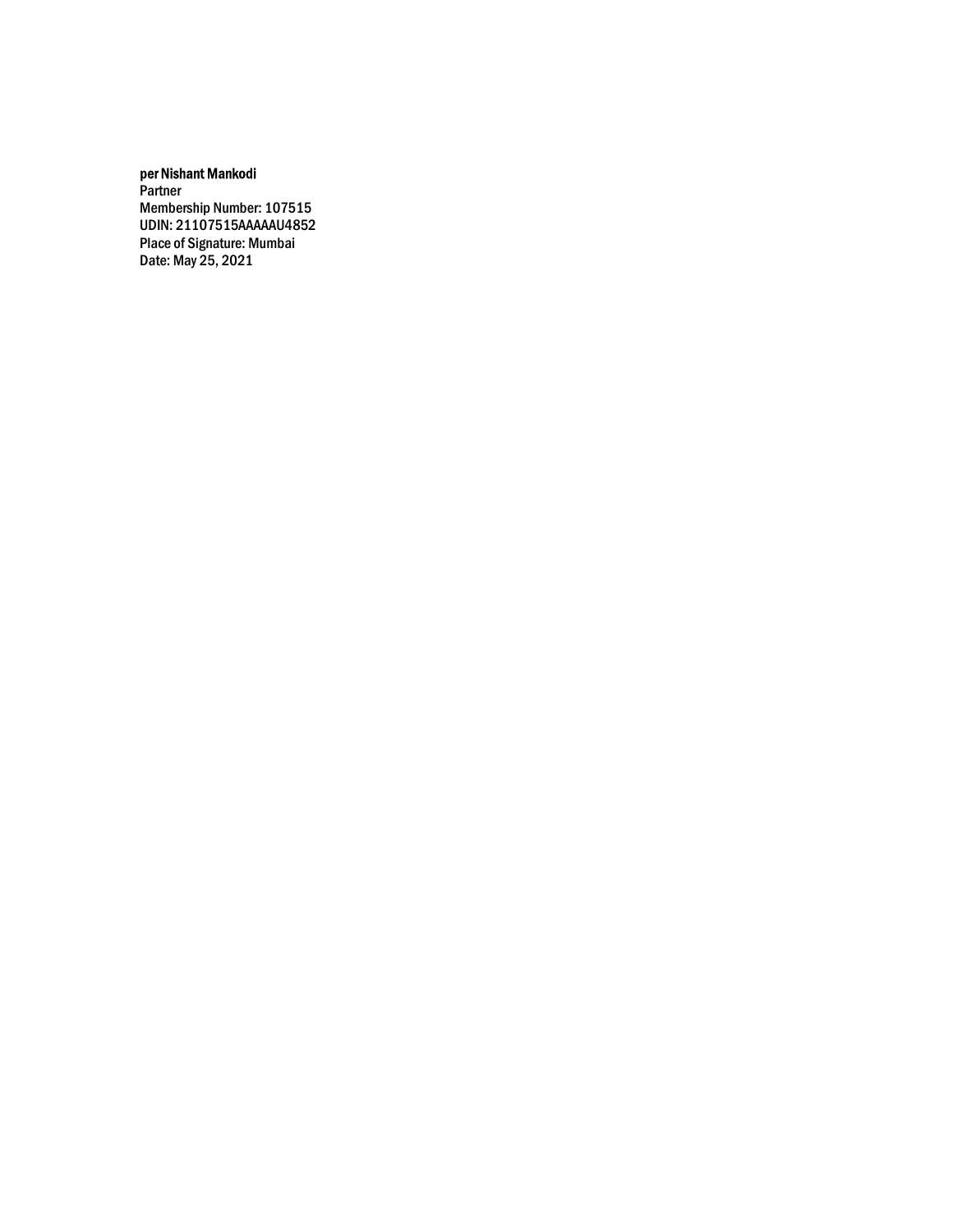# Annexure 1 referred to in paragraph 1 of our report of even date under the heading "Report on Other Legal and Regulatory Requirements"

# Re: Softdeal Pharmaceutical Private Limited (formerly known as Softdeal Trading Company Private Limited) ("the Company")

- (i) The Company does not have any fixed assets. Accordingly, the provisions of clause 3(i) (a), (b), and (c) of the Order are not applicable to the Company and hence not commented upon.
- (ii) The Company does not have anyinventories during the year. Accordingly, the provisions of clause 3(ii) of the Order are not applicable to the Company and hence not commented upon.
- (iii) According to the information and explanations given to us, the Company has not granted any loans, secured or unsecured to companies, firms, Limited Liability Partnerships or other parties covered in the register maintained under section 189 of the Companies Act, 2013. Accordingly, the provisions of clause 3(iii)(a), (b) and (c) of the Order are not applicable to the Company and hence not commented upon.
- (iv) In our opinion and according to the information and explanations given to us, there are no loans, investments, guarantees, and securities given in respect of which provisions of section 185 and 186 of the Companies Act 2013 are applicable. Accordingly, the provisions of clause 3(iv) of the Order is not applicable and hence not commented upon.
- (v) The Company has not accepted any deposits within the meaning of Sections 73 to 76 of the Act and the Companies (Acceptance of Deposits) Rules, 2014 (as amended). Accordingly, the provisions of clause 3(v) of the Order are not applicable to the Company and hence not commented upon.
- (vi) To the best of our knowledge and as explained, the Central Government has not specified the maintenance of cost records under section 148(1) of the Companies Act, 2013 for the products of the Company. Accordingly, the provisions of clause 3(vi) of the Order are not applicable to the Company and hence not commented upon.
- (vii) (a) The Company is regular in depositing with appropriate authorities undisputed statutory dues including income-tax and other statutory dues applicable to it. The provisions relating to provident fund, employees' state insurance, goods and services tax, cess and custom duty are not applicable to the Company.
	- (b) According to the information and explanations given to us, no undisputed amounts payable in respect of provident fund, employees' state insurance, income-tax, service tax, goods and services tax, sales-tax, custom duty, excise duty, value added tax, cess and other statutory dues, wherever applicable were outstanding, at the year end, for a period of more than six months from the date they became payable.
	- (c) According to the information and explanations given to us, there are no dues of income tax, sales-tax, goods and services tax, service tax, custom duty, excise duty, value added tax and cess, wherever applicable, which have not been deposited on account of any dispute.
- (viii) The Company did not have any outstanding loans or borrowing dues in respect of a financial institution or bank or to government or dues to debenture holders during the year.
- (ix) According to the information and explanations given by management, the Company has not raised any money way of initial public offer / further public offer / debt instruments and term loans hence, reporting under clause (ix) is not applicable to the Company and hence not commented upon.
- (x) Based upon the audit procedures performed for the purpose of reporting the true and fair view of the financial statements and according to the information and explanations given by management, we report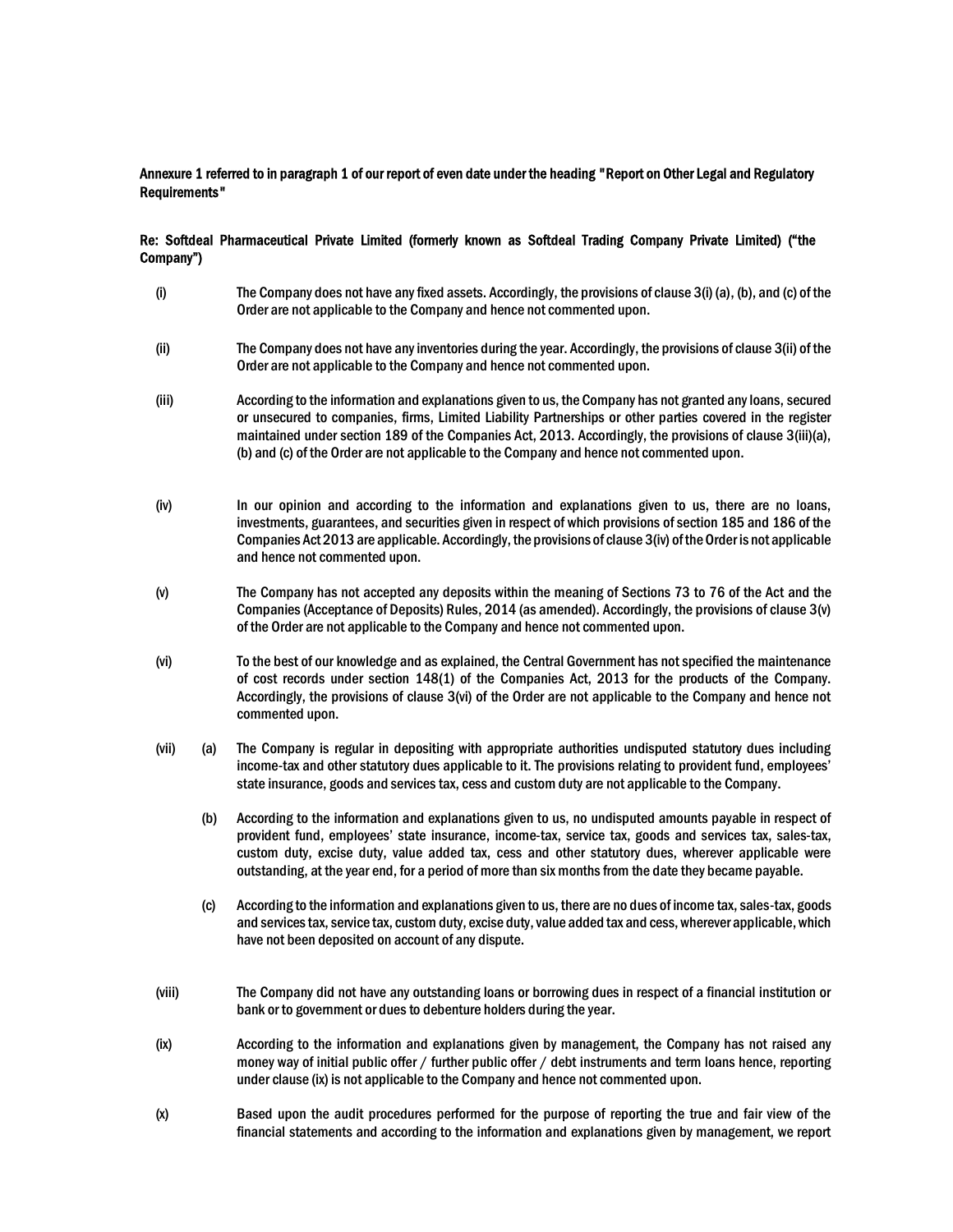that no fraud by the Company or no fraud on the Company by the officers and employees of the Company has been noticed or reported during the year.

- (xi) In our opinion, provisions of section 197 read with Schedule V of the Act are applicable to the Company for the year ended March 31, 2021. However, no managerial remuneration has been paid/provided by the Company to its directors during the year.
- (xii) In our opinion, the Company is not a nidhi company. Therefore, the provisions of clause 3(xii) of the Order are not applicable to the Company and hence not commented upon.
- (xiii) According to the information and explanations given by management, there are no transactions with related parties during the year. The provisions of section 177 are not applicable to the Company and accordingly reporting under clause 3(xiii) insofar as it relates to section 177 of the Act is not applicable to the Company and hence not commented upon.
- (xiv) According to the information and explanations given to us and on an overall examination of the balance sheet, the Company has not made any preferential allotment or private placement of shares or fully or partly convertible debentures during the year and hence, reporting requirements under clause 3(xiv) of the Order is not applicable to the Company and hence not commented upon.
- (xv) According to the information and explanations given by the management, the Company has not entered into any non-cash transactions with directors or persons connected with him as referred to in section 192 of Companies Act, 2013.
- (xvi) According to the information and explanations given to us, the provisions of section 45-IA of the Reserve Bank of India Act, 1934 are not applicable to the Company and hence not commented upon.

# For S R B C & CO LLP

Chartered Accountants

ICAI Firm Registration Number: 324982E/E300003

# per Nishant Mankodi

Partner Membership Number: 107515 UDIN: 21107515AAAAAU4852 Place of Signature: Mumbai Date: May 25, 2021 Annexure 2 to the Independent Auditor's Report of even date on the Ind AS financial statements of Softdeal Pharmaceutical Private Limited (formerly known as Softdeal Trading Company Private Limited)

### Report on the Internal Financial Controls under Clause (i) of Sub-section 3 of Section 143 of the Companies Act, 2013 ("the Act")

We have audited the internal financial controls over financial reporting of Softdeal Pharmaceutical Private Limited (formerly known as Softdeal Trading Company Private Limited) ("the Company") as of March 31, 2021 in conjunction with our audit of the Ind AS financial statements of the Company for the year ended on that date.

#### Management's Responsibility for Internal Financial Controls

The Company's Management is responsible for establishing and maintaining internal financial controls based on the internal control over financial reporting criteria established by the Company considering the essential components of internal control stated in the Guidance Note on Audit of Internal Financial Controls Over Financial Reporting issued by the Institute of Chartered Accountants of India. These responsibilities include the design, implementation and maintenance of adequate internal financial controls that were operating effectively for ensuring the orderly and efficient conduct of its business, including adherence to the Company's policies, the safeguarding of its assets, the prevention and detection of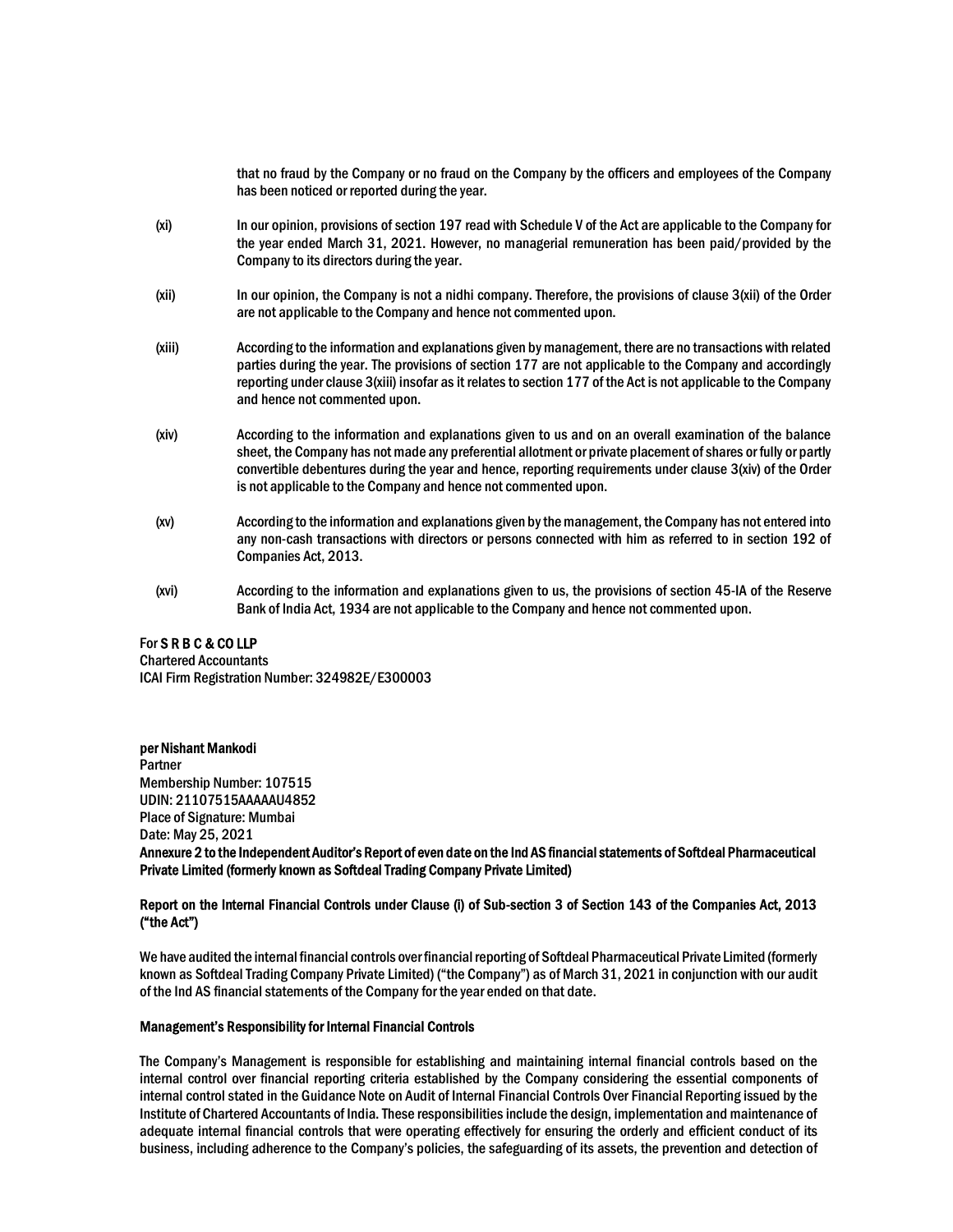frauds and errors, the accuracy and completeness of the accounting records, and the timely preparation of reliable financial information, as required under the Companies Act, 2013.

#### Auditor's Responsibility

Our responsibility is to express an opinion on the Company's internal financial controls over financial reporting with reference to these Ind AS financial statements based on our audit. We conducted our audit in accordance with the Guidance Note on Audit of Internal Financial Controls Over Financial Reporting (the "Guidance Note") and the Standards on Auditing as specified under section 143(10) of the Companies Act, 2013, to the extent applicable to an audit of internal financial controls and, both issued by the Institute of Chartered Accountants of India. Those Standards and the Guidance Note require that we comply with ethical requirements and plan and perform the audit to obtain reasonable assurance about whether adequate internal financial controls over financial reporting with reference to these Ind AS financial statements was established and maintained and if such controls operated effectively in all material respects.

Our audit involves performing procedures to obtain audit evidence about the adequacy of the internal financial controls over financial reporting with reference to these Ind AS financial statements and their operating effectiveness. Our audit of internal financial controls over financial reporting included obtaining an understanding of internal financial controls over financial reporting with reference to these Ind AS financial statements, assessing the risk that a material weakness exists, and testing and evaluating the design and operating effectiveness of internal control based on the assessed risk. The procedures selected depend on the auditor's judgement, including the assessment of the risks of material misstatement of the financial statements, whether due to fraud or error.

We believe that the audit evidence we have obtained is sufficient and appropriate to provide a basis for our audit opinion on the internal financial controls over financial reporting with reference to these Ind AS financial statements.

#### Meaning of Internal Financial Controls Over Financial Reporting with Reference to these Ind AS Financial Statements

A company's internal financial control over financial reporting with reference to these Ind AS financial statements is a process designed to provide reasonable assurance regarding the reliability of financial reporting and the preparation of financial statements for external purposes in accordance with generally accepted accounting principles. A company's internal financial control over financial reporting with reference to these Ind AS financial statements includes those policies and procedures that (1) pertain to the maintenance of records that, in reasonable detail, accurately and fairly reflect the transactions and dispositions of the assets of the company; (2) provide reasonable assurance that transactions are recorded as necessary to permit preparation of financial statements in accordance with generally accepted accounting principles, and that receipts and expenditures of the company are being made only in accordance with authorisations of management and directors of the company; and (3) provide reasonable assurance regarding prevention or timely detection of unauthorised acquisition, use, or disposition of the company's assets that could have a material effect on the financial statements.

### Inherent Limitations of Internal Financial Controls Over Financial Reporting with Reference to these Ind AS Financial **Statements**

Because of the inherent limitations of internal financial controls over financial reporting with reference to these Ind AS financial statements, including the possibility of collusion or improper management override of controls, material misstatements due to error or fraud may occur and not be detected. Also, projections of any evaluation of the internal financial controls over financial reporting with reference to these Ind AS financial statements to future periods are subject to the risk that the internal financial control over financial reporting with reference to these Ind AS financial statements may become inadequate because of changes in conditions, or that the degree of compliance with the policies or procedures may deteriorate.

#### **Opinion**

In our opinion, the Company has, in all material respects, adequate internal financial controls over financial reporting with reference to these Ind AS financial statements and such internal financial controls over financial reporting with reference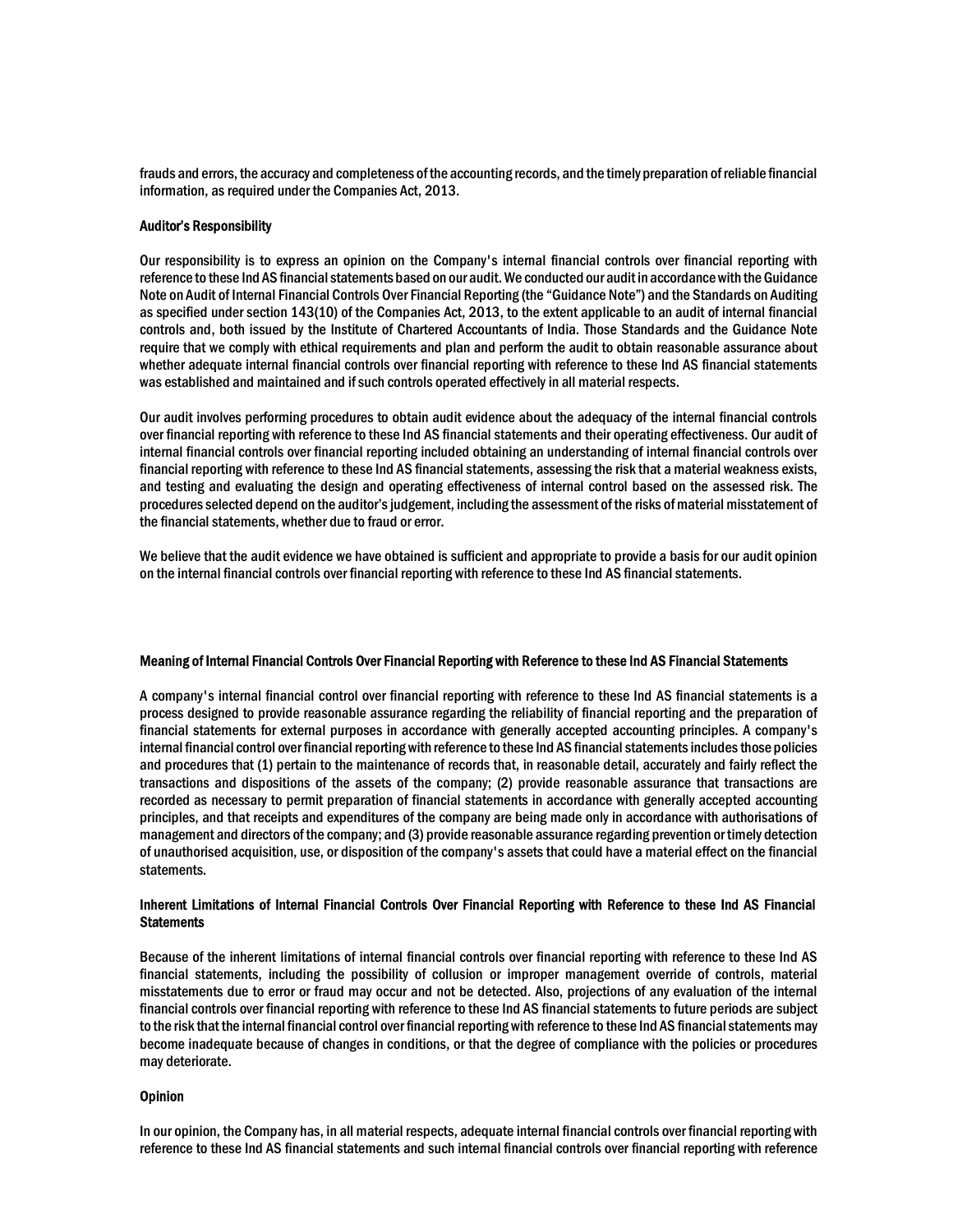to these Ind AS financial statements were operating effectively as at March 31, 2021, based on the internal control over financial reporting criteria established by the Company considering the essential components of internal control stated in the Guidance Note on Audit of Internal Financial Controls Over Financial Reporting issued by the Institute of Chartered Accountants of India.

# For S R B C & CO LLP

Chartered Accountants ICAI Firm Registration Number: 324982E/E300003

# per Nishant Mankodi

Partner Membership Number: 107515 UDIN: 21107515AAAAAU4852 Place of Signature: Mumbai Date: May 25, 2021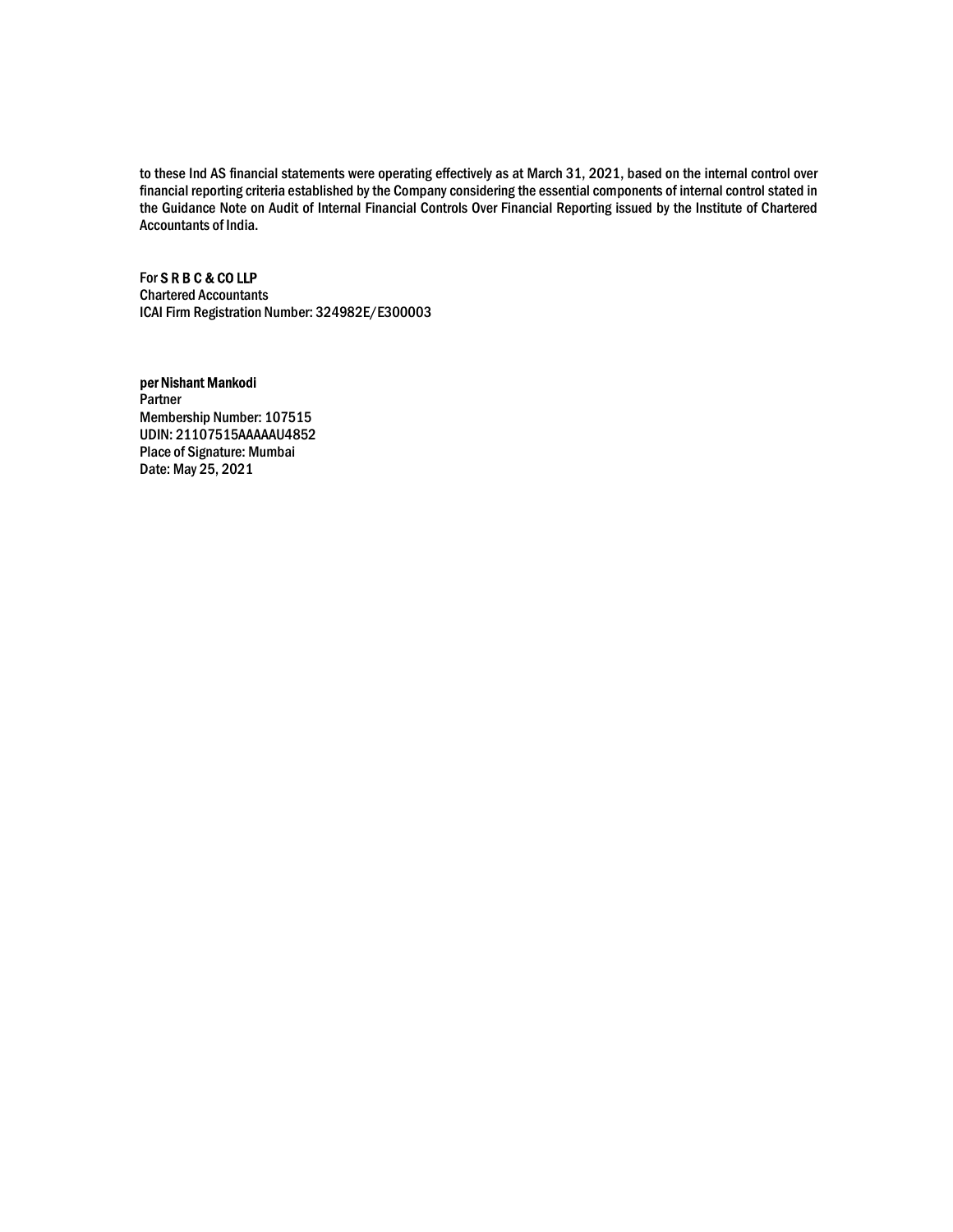# **SOFTDEAL PHARMACEUTICAL PRIVATE LIMITED (Formerly known as Softdeal Trading Company Private Limited) BALANCE SHEET AS AT MARCH 31, 2021**

|                                                           |                |                | Amount ₹       |
|-----------------------------------------------------------|----------------|----------------|----------------|
| <b>Particulars</b>                                        | <b>Notes</b>   | As at          | As at          |
|                                                           |                | March 31, 2021 | March 31, 2020 |
|                                                           |                |                |                |
| <b>ASSETS</b>                                             |                |                |                |
| <b>Non-current assets</b>                                 |                |                |                |
| (a) Income tax assets (net)                               | 3              |                | 28,720         |
| (b) Other non-current assets                              | 4              | 10,100,000     | 10,100,000     |
| <b>Total non-current assets</b>                           |                | 10,100,000     | 10,128,720     |
| <b>Current assets</b>                                     |                |                |                |
| (a) Financial assets                                      |                |                |                |
| (i) Cash and cash equivalents                             | 5              | 942,579        | 989,059        |
| (ii) Other financial assets                               | 6              | 1,775          |                |
| <b>Total current assets</b>                               |                | 944,354        | 989,059        |
|                                                           |                |                |                |
| <b>TOTAL ASSETS</b>                                       |                | 11,044,354     | 11,117,779     |
|                                                           |                |                |                |
| <b>EQUITY AND LIABILITIES</b>                             |                |                |                |
| Equity                                                    |                |                |                |
| (a) Equity share capital                                  | $\overline{7}$ | 100,000        | 100,000        |
| (b) Other equity                                          | 7a             | 10,867,739     | 10,982,969     |
| <b>Total equity</b>                                       |                | 10,967,739     | 11,082,969     |
|                                                           |                |                |                |
| <b>LIABILITIES</b>                                        |                |                |                |
| <b>Current liabilities</b>                                |                |                |                |
| <b>Financial liabilities</b>                              |                |                |                |
| (a) Trade payables                                        |                |                |                |
| (i) Total outstanding dues of micro enterprises and small |                |                |                |
| enterprises                                               |                |                |                |
| (ii) Total outstanding dues of creditors other than micro | 8              | 76,615         | 34,810         |
| enterprises and small enterprises                         |                |                |                |
| Other current liabilities                                 |                |                |                |
| <b>Total current liabilities</b>                          |                | 76,615         | 34,810         |
| <b>TOTAL LIABILITIES</b>                                  |                | 76,615         | 34,810         |
| <b>TOTAL EQUITY AND LIABILITIES</b>                       |                | 11,044,354     | 11,117,779     |
|                                                           |                |                |                |
|                                                           |                |                |                |

The accompanying notes are an integral part of the financial statements

As per our report of even date

**For S R B C & CO LLP For and on behalf of the Board of Directors of**  Chartered Accountants **SOFTDEAL PHARMACEUTICAL PRIVATE LIMITED** ICAI Firm Registration No. : 324982E/E300003 **(formerly known as Softdeal Trading Company Private Limited)**

Partner Director Membership No.: 107515 DIN: 02525499 Pune, May 25, 2021 **Mumbai**, May 25, 2021

**per Nishant Mankodi Chandrakant Khubchandbhai Agrawal** 

**Rakeshchandra Jagdishprasad Sinha**  Director DIN: 07340998 Mumbai, May 25, 2021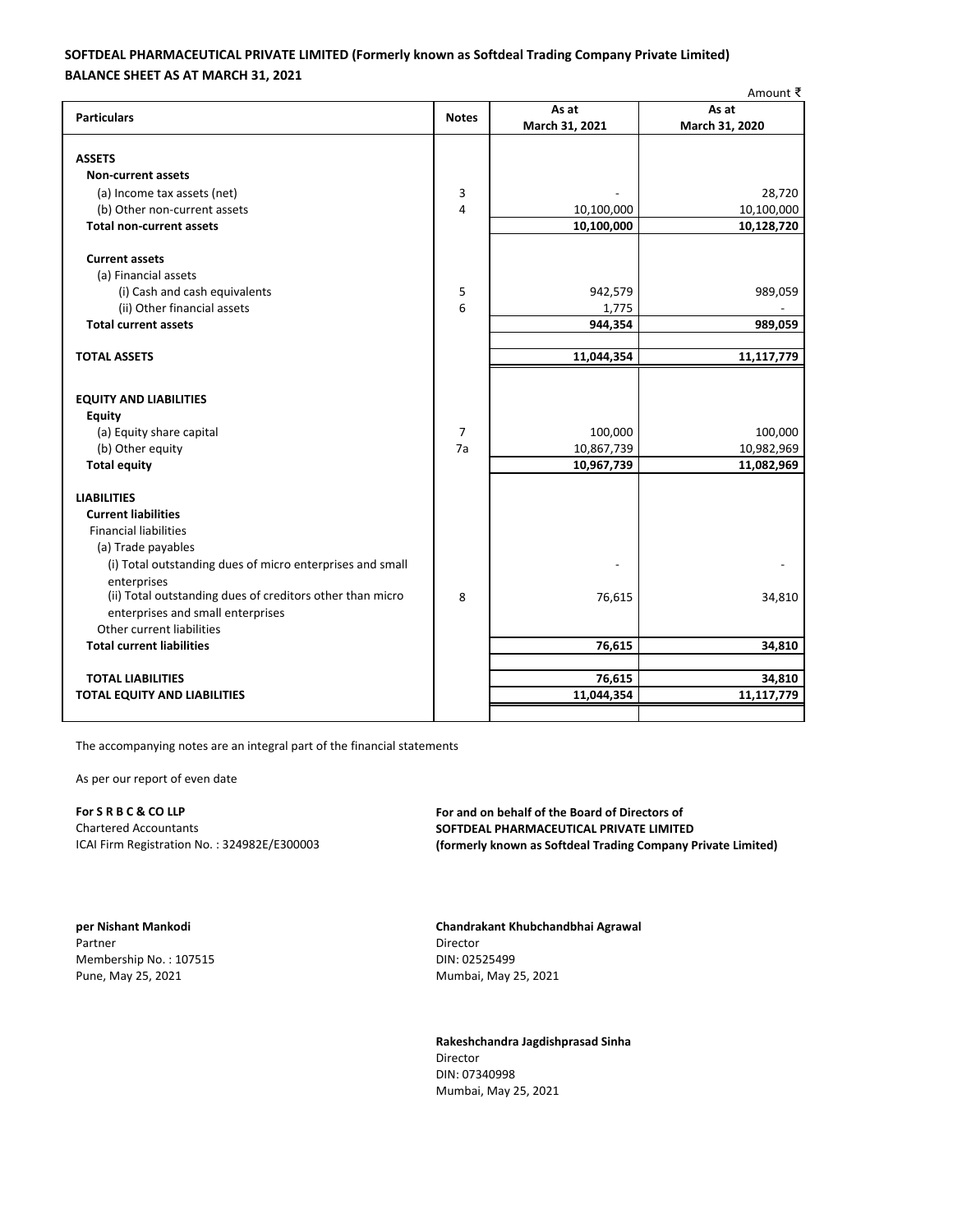# **SOFTDEAL PHARMACEUTICAL PRIVATE LIMITED (Formerly known as Softdeal Trading Company Private Limited) STATEMENT OF PROFIT AND LOSS FOR THE YEAR ENDED MARCH 31, 2021**

|                                                                         |              |                          | Amount ₹           |
|-------------------------------------------------------------------------|--------------|--------------------------|--------------------|
| <b>Particulars</b>                                                      | <b>Notes</b> | For the year ended       | For the year ended |
|                                                                         |              | March 31, 2021           | March 31, 2020     |
|                                                                         |              |                          |                    |
| (I) Income                                                              |              |                          |                    |
| Other income                                                            | 9            | 6,126                    | 230,633            |
| Total income (I)                                                        |              | 6,126                    | 230,633            |
| (II) Expenses                                                           |              |                          |                    |
| Finance costs                                                           | 10           |                          | 265,993            |
| Other expenses                                                          | 11           | 121,356                  | 50,286             |
| Total expenses (II)                                                     |              | 121,356                  | 316,279            |
| (III) Loss before tax (I - II)                                          |              | (115, 230)               | (85, 646)          |
| (IV) Tax expenses<br>Current tax                                        | 12           | $\overline{\phantom{a}}$ | 46,015             |
|                                                                         |              |                          |                    |
| (V) Loss for the year (III - IV)                                        |              | (115, 230)               | (131, 661)         |
| Total comprehensive Loss for the year                                   |              | (115, 230)               | (131, 661)         |
| Loss per equity share (face value per equity share - $\overline{z}$ 10) | 13           |                          |                    |
| Basic (in ₹)                                                            |              | (11.52)                  | (13.17)            |
| Diluted (in ₹)                                                          |              | (11.52)                  | (13.17)            |

The accompanying notes are an integral part of the financial statements

As per our report of even date

**For S R B C & CO LLP For and on behalf of the Board of Directors of**  Chartered Accountants **SOFTDEAL PHARMACEUTICAL PRIVATE LIMITED** ICAI Firm Registration No. : 324982E/E300003 **(formerly known as Softdeal Trading Company Private Limited)**

Partner Director Membership No.: 107515 DIN: 02525499 Pune, May 25, 2021

**per Nishant Mankodi Chandrakant Khubchandbhai Agrawal**

# **Rakeshchandra Jagdishprasad Sinha** Director

DIN: 07340998 Mumbai, May 25, 2021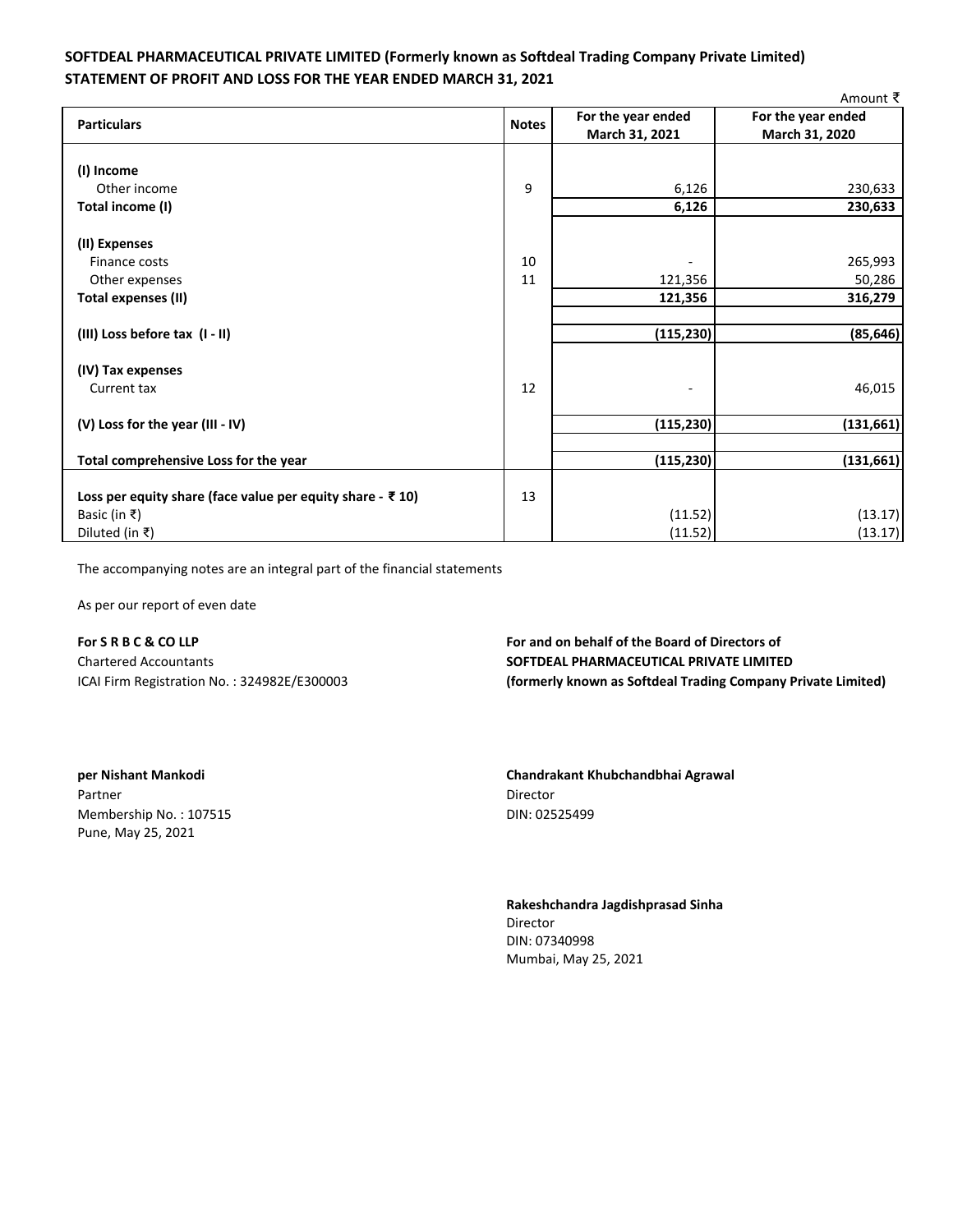# **SOFTDEAL PHARMACEUTICAL PRIVATE LIMITED (Formerly known as Softdeal Trading Company Private Limited) STATEMENT OF CHANGES IN EQUITY FOR THE YEAR ENDED MARCH 31, 2021**

|                                                 |                             |                                      | Amount ₹     |
|-------------------------------------------------|-----------------------------|--------------------------------------|--------------|
|                                                 | <b>Equity share capital</b> | Other equity                         | <b>Total</b> |
|                                                 |                             | <b>Reserve and surplus</b>           |              |
| <b>Particulars</b>                              |                             | <b>Retained earnings (Surplus in</b> |              |
|                                                 |                             | profit and loss)                     |              |
| Balance as at March 31, 2019                    | 100,000                     | 11,114,630                           | 11,214,630   |
| Loss for the year                               | $\overline{\phantom{a}}$    | (131, 661)                           | (131, 661)   |
| Other comprehensive income for the year, net of |                             |                                      |              |
| income tax                                      |                             |                                      |              |
|                                                 |                             |                                      |              |
| Total comprehensive Loss for the year           |                             | (131,661)                            | (131, 661)   |
|                                                 |                             |                                      |              |
| Balance as at March 31, 2020                    | 100,000                     | 10,982,969                           | 11,082,969   |
|                                                 |                             |                                      |              |
| Loss for the year                               |                             | (115, 230)                           | (115, 230)   |
| Other comprehensive income for the year, net of |                             |                                      |              |
| income tax                                      |                             |                                      |              |
| Total comprehensive Loss for the year           | $\overline{\phantom{a}}$    | (115, 230)                           | (115, 230)   |
|                                                 |                             |                                      |              |
| Balance as at March 31, 2021                    | 100,000                     | 10,867,739                           | 10,967,739   |

The accompanying notes are an integral part of the financial statements

As per our report of even date

**For S R B C & CO LLP For and on behalf of the Board of Directors of** 

Chartered Accountants **SOFTDEAL PHARMACEUTICAL PRIVATE LIMITED** ICAI Firm Registration No. : 324982E/E300003 **(formerly known as Softdeal Trading Company Private Limited)**

Partner Director Membership No.: 107515 DIN: 02525499 Pune, May 25, 2021

**per Nishant Mankodi Chandrakant Khubchandbhai Agrawal**

**Rakeshchandra Jagdishprasad Sinha** Director DIN: 07340998 Mumbai, May 25, 2021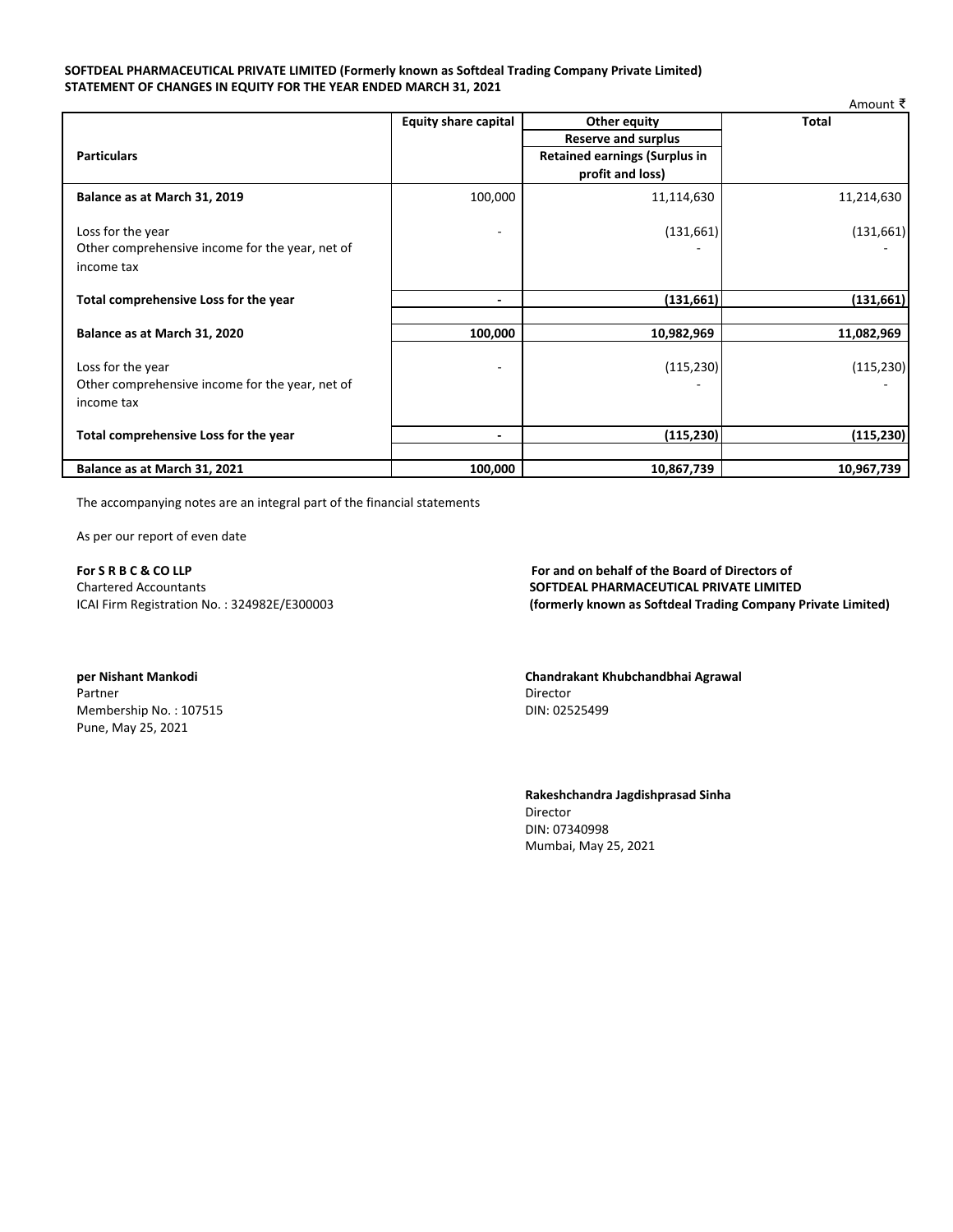### **SOFTDEAL PHARMACEUTICAL PRIVATE LIMITED (Formerly known as Softdeal Trading Company Private Limited) STATEMENT OF CASH FLOWS FOR THE YEAR ENDED MARCH 31, 2021**

|                                                                   |            |                    |                | Amount ₹           |
|-------------------------------------------------------------------|------------|--------------------|----------------|--------------------|
| <b>Particulars</b>                                                |            | For the year ended |                | For the year ended |
|                                                                   |            | March 31, 2021     |                | March 31, 2020     |
| A) Cash flow from operating activities                            |            |                    |                |                    |
| Net Loss before tax                                               | (115, 230) |                    | (85, 646)      |                    |
| Adjustments for:                                                  |            |                    |                |                    |
| Interest income                                                   | (6, 126)   |                    | (230, 633)     |                    |
| Finance costs                                                     |            |                    | 265,993        |                    |
| Operating loss before working capital changes                     | (121, 356) |                    | (50, 286)      |                    |
| Movements in working capital:                                     |            |                    |                |                    |
| (Decrease) / Increase in trade and other payables                 | 41,805     |                    | (92, 181)      |                    |
| Cash used in operations                                           | (79, 551)  |                    | (142, 467)     |                    |
| Income taxes paid (net of refunds)                                | 28,720     |                    | (43,063)       |                    |
| Cash used in operating activities (A)                             |            | (50, 831)          |                | (185, 530)         |
| B) Cash flow from investing activities                            |            |                    |                |                    |
| Payments for purchase of property, plant and equipment (including |            |                    | (10, 100, 000) |                    |
| capital advance)                                                  |            |                    |                |                    |
| Interest received                                                 | 4,351      |                    | 310,308        |                    |
| Net cash generated from / (used in) investing activities (B)      |            | 4,351              |                | (9,789,692)        |
| C) Cash flow from financing activities                            |            |                    |                |                    |
| Proceeds from borrowings                                          |            |                    |                |                    |
| from holding Company                                              |            |                    | 10,100,000     |                    |
| Repayment of borrowings                                           |            |                    |                |                    |
| from holding Company                                              |            |                    | (10, 100, 000) |                    |
| Interest paid                                                     |            |                    | (265, 993)     |                    |
| Net cash used in financing activities (C)                         |            |                    |                | (265, 993)         |
| Net Decrease in cash and cash equivalents (A+B+C)                 |            | (46, 480)          |                | (10, 241, 215)     |
| Cash and cash equivalents at beginning of the year                |            | 989,059            |                | 11,230,274         |
| Cash and cash equivalents at the end of the year                  |            | 942,579            |                | 989,059            |

| Cash and cash equivalents comprises of : (refer note 5)       |                         | Amount ₹                |
|---------------------------------------------------------------|-------------------------|-------------------------|
| <b>Particulars</b>                                            | As at<br>March 31, 2021 | As at<br>March 31, 2020 |
| <b>Balances with banks</b>                                    |                         |                         |
| In current accounts                                           | 42,579                  | 989,059                 |
| In deposit accounts with original maturity less than 3 months | 900,000                 |                         |
|                                                               | 942,579                 | 989,059                 |

The accompanying notes are an integral part of the financial statements

As per our report of even date

Partner Director (2002) 2012 12:30 Partner Director (2003) 2012 2022 203 Partner Director Membership No.: 107515 DIN: 02525499 Pune, May 25, 2021

**For S R B C & CO LLP For and on behalf of the Board of Directors of**  Chartered Accountants **SOFTDEAL PHARMACEUTICAL PRIVATE LIMITED** ICAI Firm Registration No. : 324982E/E300003 **(formerly known as Softdeal Trading Company Private Limited)**

**per Nishant Mankodi Chandrakant Khubchandbhai Agrawal**

**Rakeshchandra Jagdishprasad Sinha** Director DIN: 07340998 Mumbai, May 25, 2021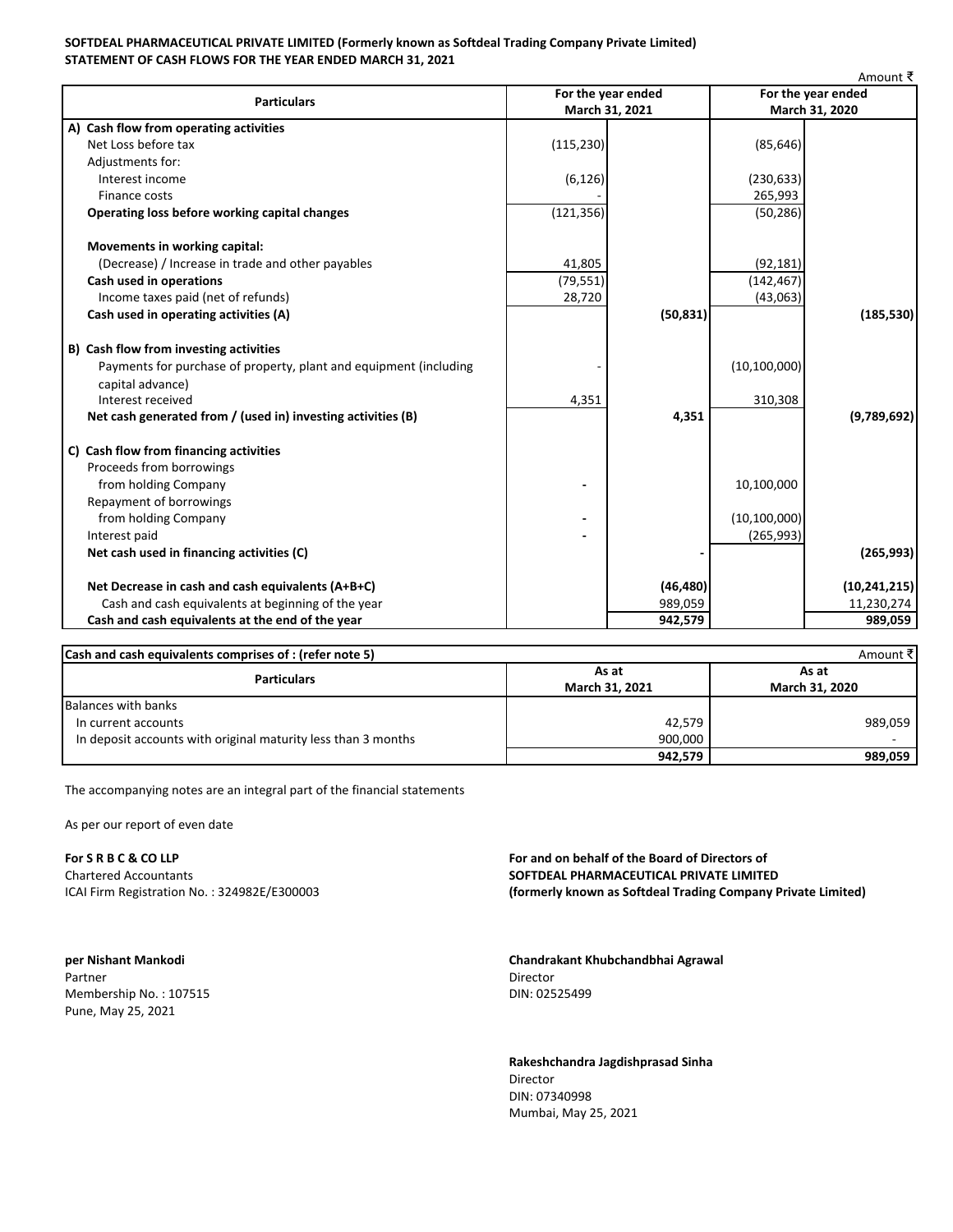# **1. General Information**

Softdeal Pharmaceutical Private Limited (Formerly Known as Softdeal Trading Company Private Limited) ("the Company") is a private limited company incorporated and domiciled in India, having it's registered office at Acme Plaza, Andheri-Kurla Road, Andheri (East), Mumbai - 400 059, Maharashtra. The Company is a 100% subsidiary of Sun Pharmaceutical Industries Ltd.

The Financial statements were approved for issue in accordance with a resolution of the directors on May 25, 2021.

# **2. SIGNIFICANT ACCOUNTING POLICIES :**

# **2.1 Statement of compliance**

The Company has prepared financial statements for the year ended March 31, 2021 in accordance with Indian Accounting Standards (Ind AS) notified under the Companies (Indian Accounting Standards) Rules, 2015 together with the comparative period data as at and for the year ended March 31, 2020.

# **2.2 Basis of preparation and presentation**

The financial statements have been prepared on the historical cost basis, except for certain financial instruments that are measured at fair values at the end of each reporting period, as explained in the accounting policies below.

Historical cost is generally based on the fair value of the consideration given in exchange for goods and services. Fair value is the price that would be received to sell an asset or paid to transfer a liability in an orderly transaction between market participants at the measurement date, regardless of whether that price is directly observable or estimated using another valuation technique. In estimating the fair value of an asset or a liability, the Company takes into account the characteristics of the asset or liability if market participants would take those characteristics into account when pricing the asset or liability at the measurement date. Fair value for measurement and/or disclosure purposes in these financial statements is determined on such a basis, except for share-based payment transactions that are within the scope of Ind AS 102, leasing transactions that are within the scope of Ind AS 116, and measurements that have some similarities to fair value but are not fair value, such as net realisable value in Ind AS 2 or value in use in Ind AS 36.

In addition, for financial reporting purposes, fair value measurements are categorised into Level 1, 2, or 3 based on the degree to which the inputs to the fair value measurements are observable and the significance of the inputs to the fair value measurement in its entirety, which are described as follows:

• Level 1 inputs are quoted prices (unadjusted) in active markets for identical assets or liabilities that the entity can access at the measurement date;

• Level 2 inputs are inputs, other than quoted prices included within Level 1, that are observable for the asset or liability, either directly or indirectly; and

• Level 3 inputs are unobservable inputs for the asset or liability.

The Company has consistently applied the following accounting policies to all periods presented in these financial statements.

# **A. Current vs Non-current**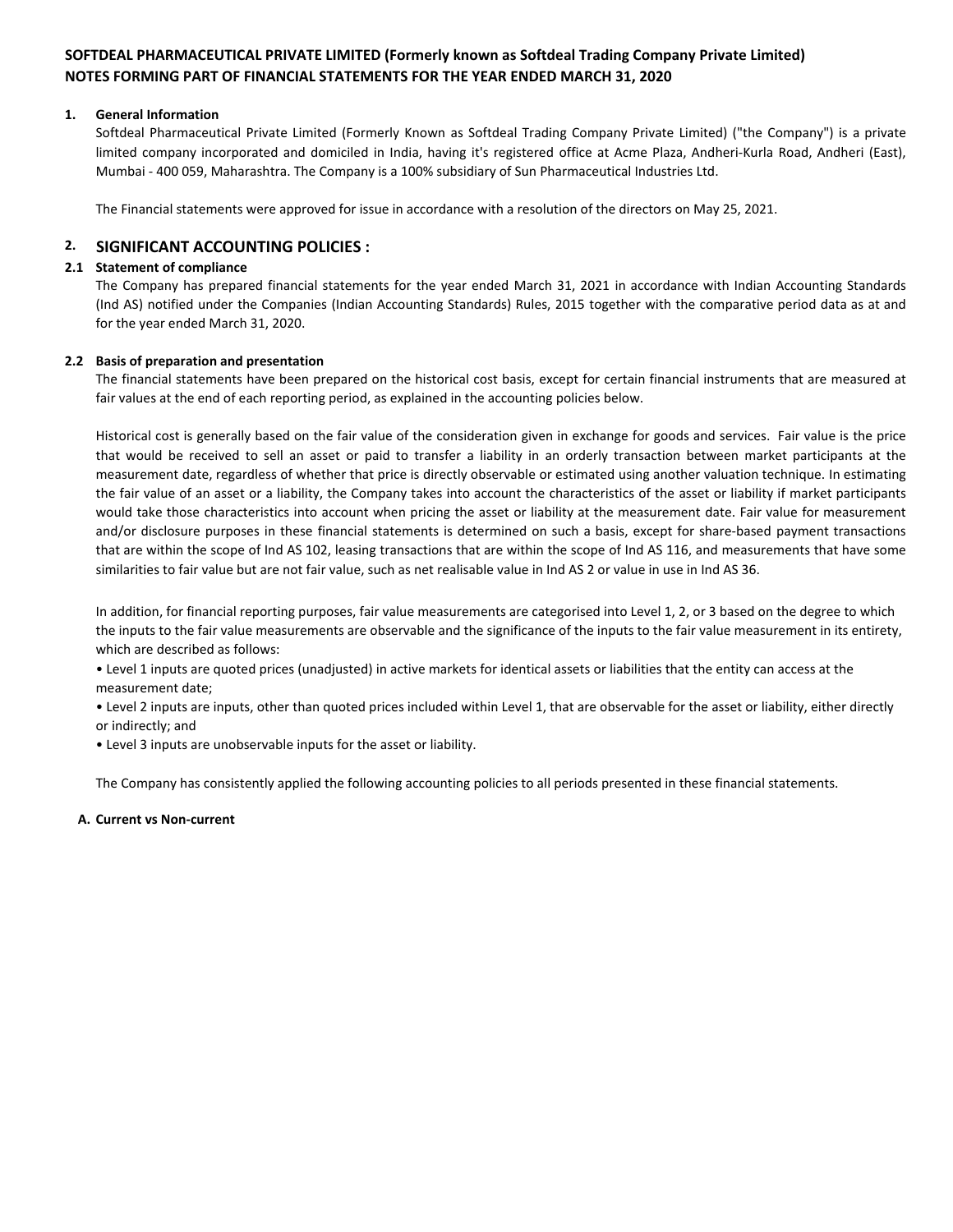The Company presents assets and liabilities in the balance sheet based on current / non-current classification. An asset is treated as current when it is:

- Expected to be realised or intended to be sold or consumed in normal operating cycle
- Held primarily for the purpose of trading
- Expected to be realised within twelve months after the reporting period, or

• Cash or cash equivalent unless restricted from being exchanged or used to settle a liability for at least twelve months after the reporting period

All other assets are classified as non-current.

A liability is current when:

- It is expected to be settled in normal operating cycle
- It is held primarily for the purpose of trading
- It is due to be settled within twelve months after the reporting period, or
- There is no unconditional right to defer the settlement of the liability for at least twelve months after the reporting period

The Company classifies all other liabilities as non-current.

The operating cycle is the time between the acquisition of assets for processing and their realisation in cash and cash equivalents. The Company has identified twelve months as its operating cycle.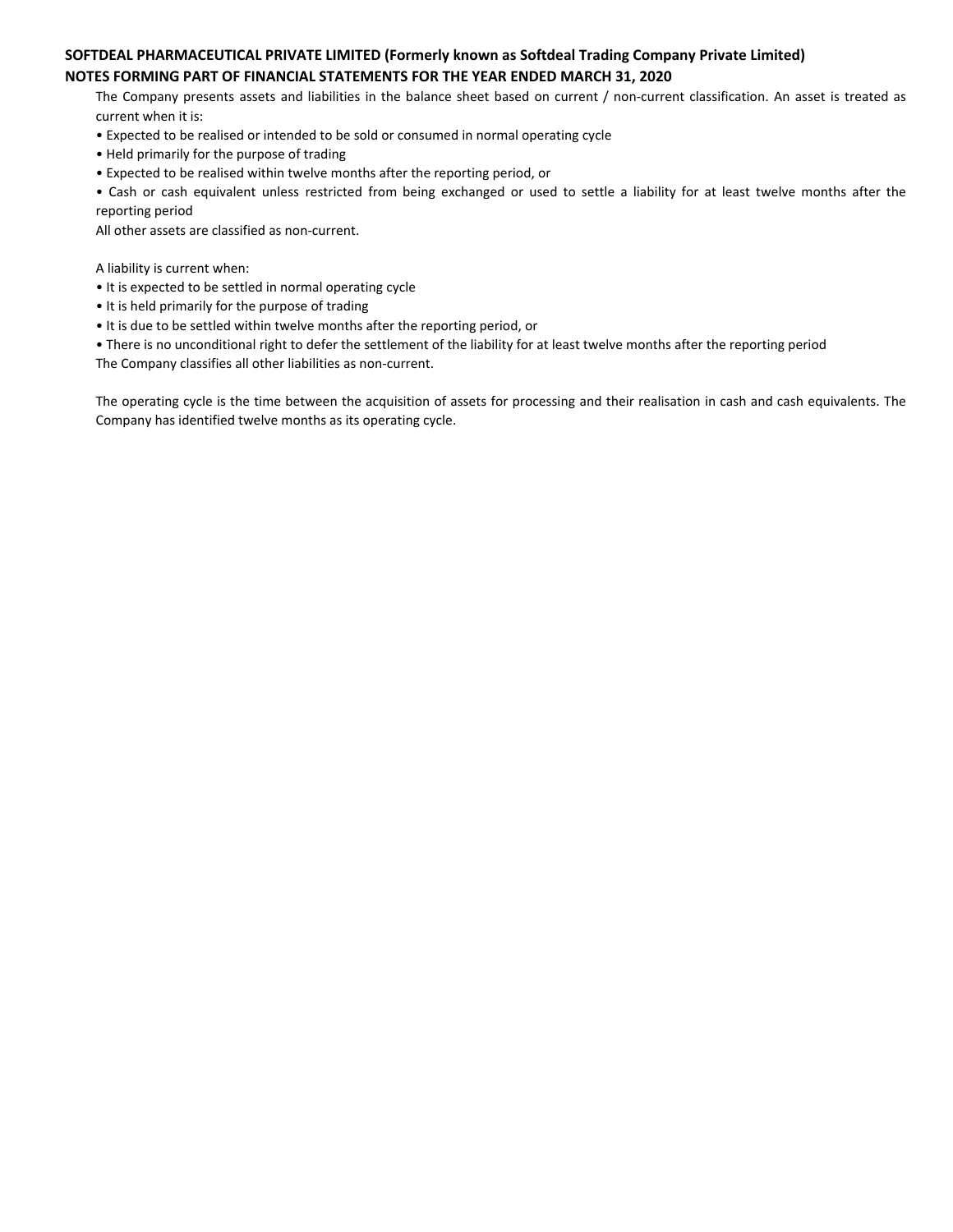# **B. Financial instruments**

A financial instrument is any contract that gives rise to a financial asset of one entity and a financial liability or equity instrument of another entity.

Financial assets and liabilities are recognised when the Company becomes a party to the contractual provisions of the instrument. Financial assets and liabilities are initially measured at fair value. Transaction costs that are directly attributable to the acquisition or issue of financial assets and financial liabilities (other than financial assets and financial liabilities at fair value through profit or loss) are added to or deducted from the fair value measured on initial recognition of financial asset or financial liability.

Financial assets are subsequently measured at amortised cost if these financial assets are held within a business whose objective is to hold these assets to collect contractual cash flows and the contractual terms of the financial assets give rise on specified dates to cash flows that are solely payments of principal and interest on the principal amount outstanding. Financial liabilities are measured at amortised cost using the effective interest method.

# **C. Revenue**

# **Interest Income**

Interest income from a financial asset is recognised when it is probable that the economic benefits will flow to the Company and the amount of income can be measured reliably. Interest income is accrued on a time basis, by reference to the principal outstanding and at the effective interest rate applicable, which is the rate that exactly discounts estimated future cash receipts through the expected life of the financial asset to that asset's net carrying amount on initial recognition.

# **D. Income tax**

Income tax expense consists of current and deferred tax. Income tax expense is recognised in profit or loss except to the extent that it relates to items recognised in OCI or directly in equity, in which case it is recognised in OCI or directly in equity respectively. Current tax is the expected tax payable on the taxable profit for the year, using tax rates enacted or substantively enacted by the end of the reporting period, and any adjustment to tax payable in respect of previous years. Current tax assets and tax liabilities are offset where the Company has a legally enforceable right to offset and intends either to settle on a net basis, or to realise the asset and settle the liability simultaneously.

Deferred tax is recognised on temporary differences between the carrying amounts of assets and liabilities in the financial statements and the corresponding tax bases used in the computation of taxable profit.

Deferred tax is measured at the tax rates that are expected to be applied to the temporary differences when they reverse, based on the laws that have been enacted or substantively enacted by the end of the reporting period. Deferred tax assets and liabilities

are offset if there is a legally enforceable right to set off corresponding current tax assets against current tax liabilities and the deferred tax assets and deferred tax liabilities relate to income taxes levied by the same tax authority on the Company.

A deferred tax asset is recognised to the extent that it is probable that future taxable profits will be available against which the temporary difference can be utilised. Deferred tax assets are reviewed at each reporting date and are reduced to the extent that it is no longer probable that the related tax benefit will be realised.

# **E. Provisions, Contingent Liabilities and Contingent Assets**

Provisions are recognised when the Company has a present obligation (legal or constructive) as a result of past event, it is probable that an outflow of resources embodying economic benefits will be required to settle the obligation and a reliable estimate can be made of the amount of obligation. The expense relating to a provision is presented in the statement of profit and loss net of any reimbursement.

Contingent liability is disclosed for (i) Possible obligations which will be confirmed only by future events not wholly within the control of the Company or (ii) Present obligations arising from past events where it is not probable that an outflow of resources will be required to settle the obligation or a reliable estimate of the amount of the obligation cannot be made.

Contingent assets are not recognised in the financial statements.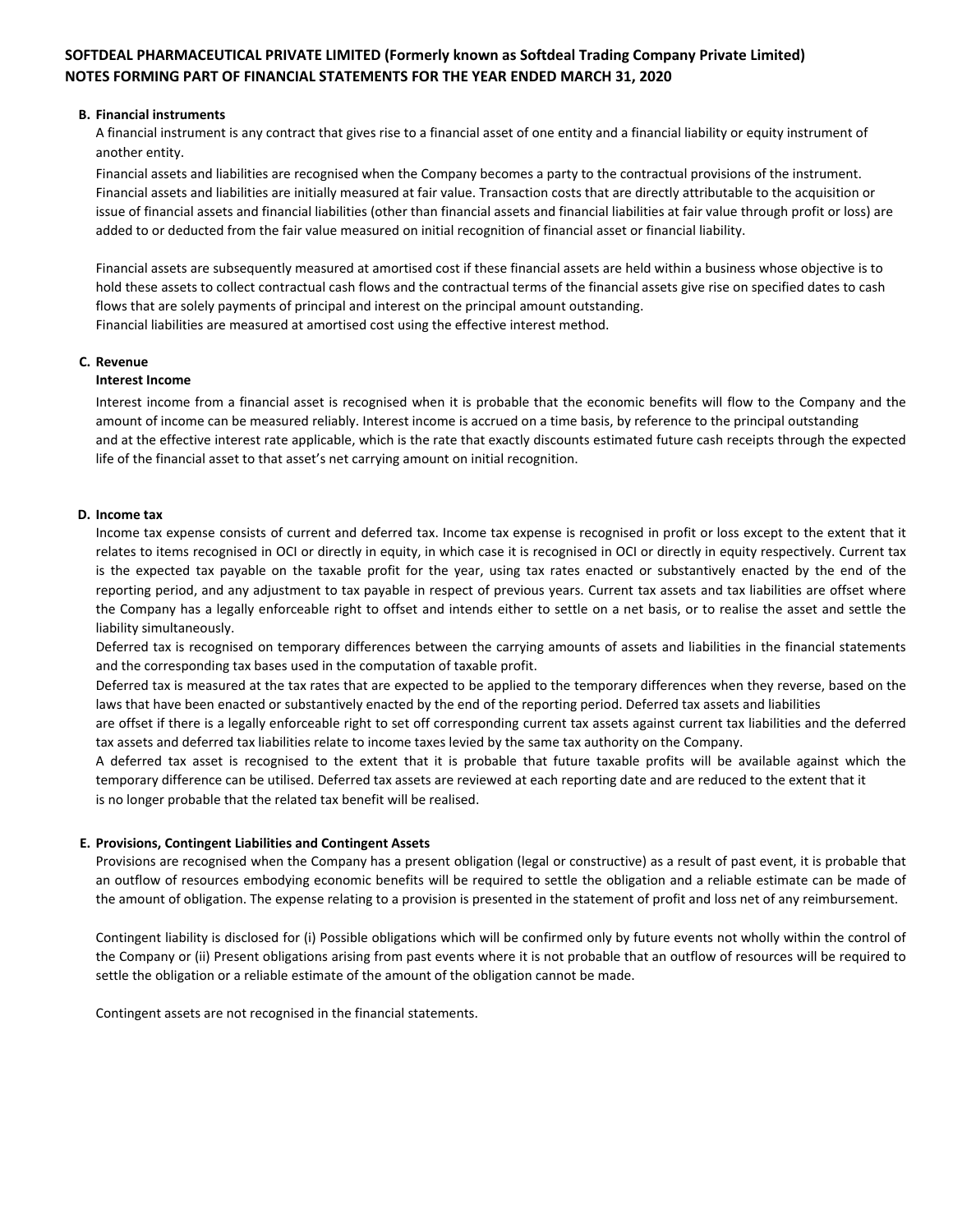# **F. Cash and cash equivalents**

Cash and cash equivalents in the balance sheet comprise cash at banks and on hand and short-term deposits with an original maturity of three months or less, which are subject to an insignificant risk of changes in value.

For the purpose of the statement of cash flows, cash and cash equivalents consist of cash and short-term deposits, as defined above, net of outstanding bank overdrafts as they are considered an integral part of the Company's cash management.

#### **G. Earnings per share**

The Company presents basic and diluted earnings per share ("EPS") data for its equity shares. Basic EPS is calculated by dividing the profit or loss attributable to equity shareholders of the Company by the weighted average number of equity shares outstanding during the period. Diluted EPS is determined by adjusting the profit or loss attributable to equity shareholders and the weighted average number of equity shares outstanding for the effects of all dilutive potential ordinary shares.

The number of equity shares and potentially dilutive equity shares are adjusted retrospectively for all periods presented for any share splits and bonus shares issues including for changes effected prior to the approval of the financial statements by the Board of Directors.

### **H. Property, plant and equipment**

Items of property, plant and equipment are stated in balance sheet at cost less accumulated depreciation and accumulated impairment losses, if any. Freehold land is not depreciated.

Assets in the course of construction for production, supply or administrative purposes are carried at cost, less any recognised impairment loss. Cost includes purchase price, borrowing costs if capitalisation criteria are met and directly attributable cost of bringing the asset to its working condition for the intended use. Subsequent expenditures are capitalised only when they increase the future economic benefits embodied in the specific asset to which they relate. Such assets are classified to the appropriate categories of property, plant and equipment when completed and ready for intended use. Depreciation of these assets, on the same basis as other assets, commences when the assets are ready for their intended use.

When parts of an item of property, plant and equipment have different useful lives, they are accounted for as separate items (major components) of property, plant and equipment.

An item of property, plant and equipment is derecognised upon disposal or when no future economic benefits are expected to arise from the continued use of the asset. Any gain or loss arising on the disposal or retirement of an item of property, plant and equipment is determined as the difference between the sales proceeds and the carrying amount of property, plant and equipment and is recognised in profit or loss.

Items of property, plant and equipment acquired through exchange of non-monetary assets are measured at fair value, unless the exchange transaction lacks commercial substance or the fair value of either the asset received or asset given up is not reliably measurable, in which case the acquired asset is measured at the carrying amount of the asset given up.

Depreciation is recognised on the cost of assets (other than freehold land and Capital work-in-progress) less their residual values on straight-line method over their useful lives as indicated in Part C of Schedule II of the Companies Act, 2013. Leasehold improvements are depreciated over period of the lease agreement or the useful life, whichever is shorter. Depreciation methods, useful lives and residual values are reviewed at the end of each reporting period, with the effect of any changes in estimate accounted for on a prospective basis.

#### **I. Borrowings costs:**

Borrowing costs are expensed in the period in which they occur. Borrowing costs consist of interest and other costs that an entity incurs in connection with the borrowing of funds.

#### **2.3 Recent Accounting pronouncements:**

Standards issued but not yet effective and not early adopted by the Company: The Ministry of Corporate Affairs ("MCA") notifies new standards or amendments to the existing standards. There is no such notification which would have been applicable from April 1, 2021.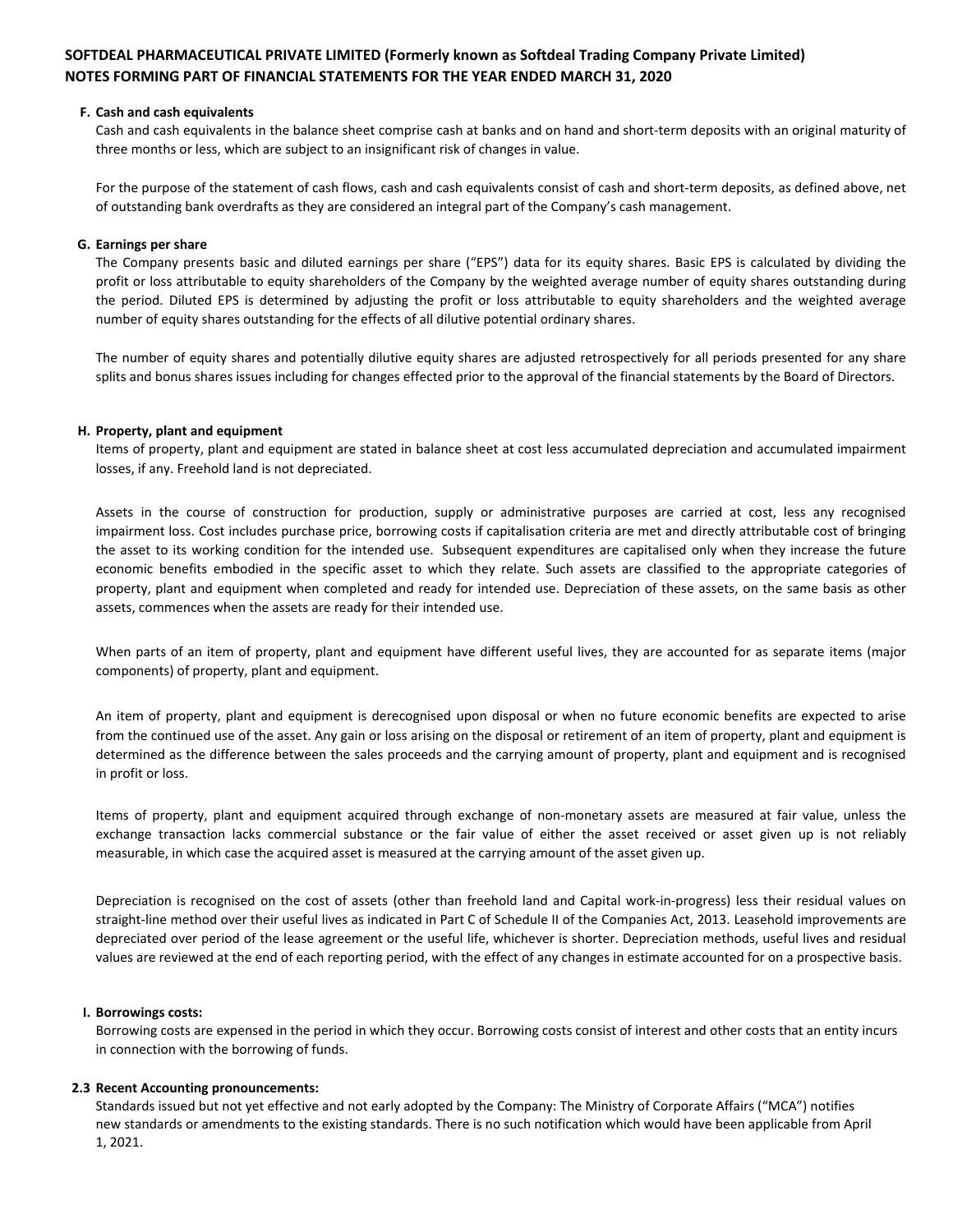#### **NOTE : 3**

| <b>INCOME TAX ASSETS (NET)</b>                         |                | Amount ₹       |  |
|--------------------------------------------------------|----------------|----------------|--|
| <b>Particulars</b>                                     | As at          | As at          |  |
|                                                        | March 31, 2021 | March 31, 2020 |  |
| Advance Income Tax                                     |                | 28.720         |  |
| [Net of Provision ₹ 45,973 (March 31, 2020 ₹ 136,295)] |                |                |  |
|                                                        | -              | 28.720         |  |

#### **NOTE : 4**

| <b>OTHER NON-CURRENT ASSETS</b> |                | Amount ₹       |
|---------------------------------|----------------|----------------|
| <b>Particulars</b>              | As at          | As at          |
|                                 | March 31, 2021 | March 31, 2020 |
|                                 |                |                |
| Capital advances*               | 10,100,000     | 10,100,000     |
|                                 | 10,100,000     | 10,100,000     |

\* The Company is a party to an on-going litigation on the title of the land between the seller of the land and a third party, against which the advance has been paid. The Company is confident of the recoverability / settlement against this advance.

#### **NOTE : 5**

| <b>CASH AND CASH EQUIVALENTS</b>                                                                               |                   | Amount ₹       |
|----------------------------------------------------------------------------------------------------------------|-------------------|----------------|
| <b>Particulars</b>                                                                                             | As at             | As at          |
|                                                                                                                | March 31, 2021    | March 31, 2020 |
| Balances with banks<br>In current accounts<br>In deposit accounts with original maturity of less than 3 months | 42.579<br>900,000 | 989.059        |
|                                                                                                                | 942,579           | 989,059        |

#### **NOTE : 6**

| OTHER CURRENT FINANCIAL ASSETS                    |                | Amount ₹       |
|---------------------------------------------------|----------------|----------------|
| <b>Particulars</b>                                | As at          | As at          |
|                                                   | March 31, 2021 | March 31, 2020 |
| Unsecured considered good unless stated otherwise |                |                |
| Interest accrued on deposits with banks           | 1,775          |                |
|                                                   | 1,775          |                |

#### **NOTE : 7**

#### **EQUITY SHARE CAPITAL No of shares ₹ No of shares ₹ Authorised share capital** Equity shares of ₹ 10 each 100,000 100,000 100,000 100,000 100,000 100,000 100,000 100,000 100,000 100,000 100,000 100,000 100,000 100,000 100,000 100,000 100,000 100,000 100,000 100,000 100,000 100,000 100,000 100,000 1 **10,000 100,000 10,000 100,000 Issued, subscribed and fully paid up** Equity shares of ₹ 10 each 100,000 100,000 100,000 100,000 100,000 100,000 100,000 100,000 100,000 100,000 100,000 100,000 100,000 100,000 100,000 100,000 100,000 100,000 100,000 100,000 100,000 100,000 100,000 100,000 10 **10,000 100,000 10,000 100,000 March 31, 2021 March 31, 2020** Amount ₹ **As at** As at<br>**Particulars**

**No of shares ₹ No of shares ₹** Opening balance 10,000 100,000 100,000 100,000 100,000 100,000 100,000 100,000 100,000 100,000 100,000 100,000 Add : Issued during the year - - - - **Closing balance As at (a) Reconciliation of the number of equity shares and amount outstanding at the beginning and at the end of reporting period Particulars March 31, 2021 As at March 31, 2020**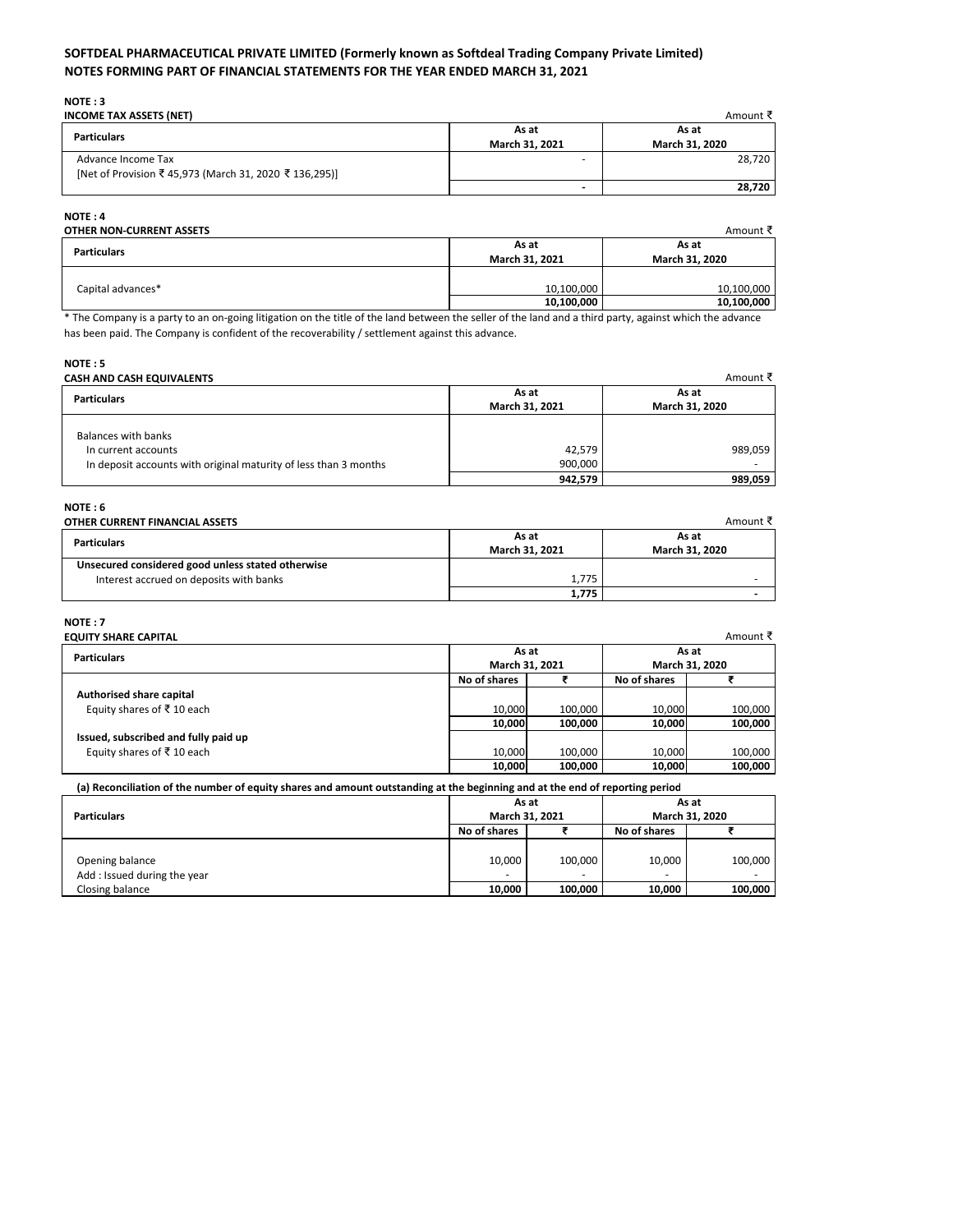#### **(b) Details of shareholders holding more than 5% in the Company /details of shareholding by Holding Company**

| <b>Particulars</b>                                                          | As at<br>March 31, 2021 |      |        | As at<br>March 31, 2020 |
|-----------------------------------------------------------------------------|-------------------------|------|--------|-------------------------|
|                                                                             | No.                     | %    | No.    | %                       |
| <b>Equity shares</b><br>Sun Pharmaceutical Industries Ltd (Holding Company) | 10,000                  | 100% | 10,000 | 100%                    |

#### **(c) Rights, preference and restrictions attached to equity shares:**

The Company has only one class of equity shares having par value of Rs. 10 per share. Each holder of equity shares is entitled to one vote per share. The Company declares and pays dividends in Indian rupees. The dividend if proposed by the Board of Directors is subject to the approval of the shareholders in the ensuing Annual General Meeting, except for interim dividend.

In the event of liquidation of the Company, the holders of equity shares will be entitled to receive remaining assets of the Company, after distribution of all preferential amounts. The distribution will be in proportion to the number of equity shares held by the shareholders.

#### **(d) Shares reserved for issue under options:**

There are no shares reserved for issue under options.

**(e)** The Company has not issued any bonus shares / shares for consideration other than cash / brought back any shares during the period of five years immediately preceding the reporting date. Hence, disclosures regarding aggregate number of bonus shares issued for consideration other than cash is not applicable.

 $\overline{a}$ 

#### **NOTE : 7a OTHER EQUITY**

| <b>UIHER EQUILY</b> |                | Amount ≺       |
|---------------------|----------------|----------------|
| <b>Particulars</b>  | As at          | As at          |
|                     | March 31, 2021 | March 31, 2020 |
| Surplus             |                |                |
| Retained earnings   | 10,867,739     | 10,982,969     |
|                     | 10,867,739     | 10,982,969     |

# **NOTE : 8**

| <b>TRADE PAYABLES</b>                                                                                                                                  |                | Amount ₹       |
|--------------------------------------------------------------------------------------------------------------------------------------------------------|----------------|----------------|
| <b>Particulars</b>                                                                                                                                     | As at          | As at          |
|                                                                                                                                                        | March 31, 2021 | March 31, 2020 |
| Total outstanding dues of micro and small enterprises (Refer note 15)<br>Total outstanding dues of creditors other than micro<br>and small enterprises | 76.615         | 34,810         |
|                                                                                                                                                        | 76,615         | 34,810         |

# **NOTE : 9**

| <b>OTHER INCOME</b>                                                                  |                                      | Amount ₹                             |
|--------------------------------------------------------------------------------------|--------------------------------------|--------------------------------------|
| <b>Particulars</b>                                                                   | For the year ended<br>March 31, 2021 | For the year ended<br>March 31, 2020 |
| Interest income on :<br>Bank deposits carried at amortized cost<br>Income tax refund | 4,019<br>2,107                       | 230,633                              |
|                                                                                      | 6,126                                | 230.633                              |

# **NOTE : 10**

| <b>FINANCE COSTS</b>                            |                                      | Amount ₹                             |
|-------------------------------------------------|--------------------------------------|--------------------------------------|
| <b>Particulars</b>                              | For the year ended<br>March 31, 2021 | For the year ended<br>March 31, 2020 |
| Interest expenses on :                          |                                      |                                      |
| Financial liabilities carried at amortised cost | -                                    | 261,493                              |
| Others                                          | -                                    | 4.500                                |
|                                                 |                                      | 265.993                              |

# **NOTE : 11**

| <b>OTHER EXPENSES</b>       |                    | Amount ₹           |
|-----------------------------|--------------------|--------------------|
|                             | For the year ended | For the year ended |
| <b>Particulars</b>          | March 31, 2021     | March 31, 2020     |
| Rates and taxes             | 9,500              | 2,550              |
| Legal and professional fees | 60,636             | 30,036             |
| Payments to auditors        |                    |                    |
| For Audit                   | 17,700             | 17,700             |
| Printing and stationery     | 1,220              |                    |
| Miscellaneous expenses      | 32,300             |                    |
|                             | 121,356            | 50.286             |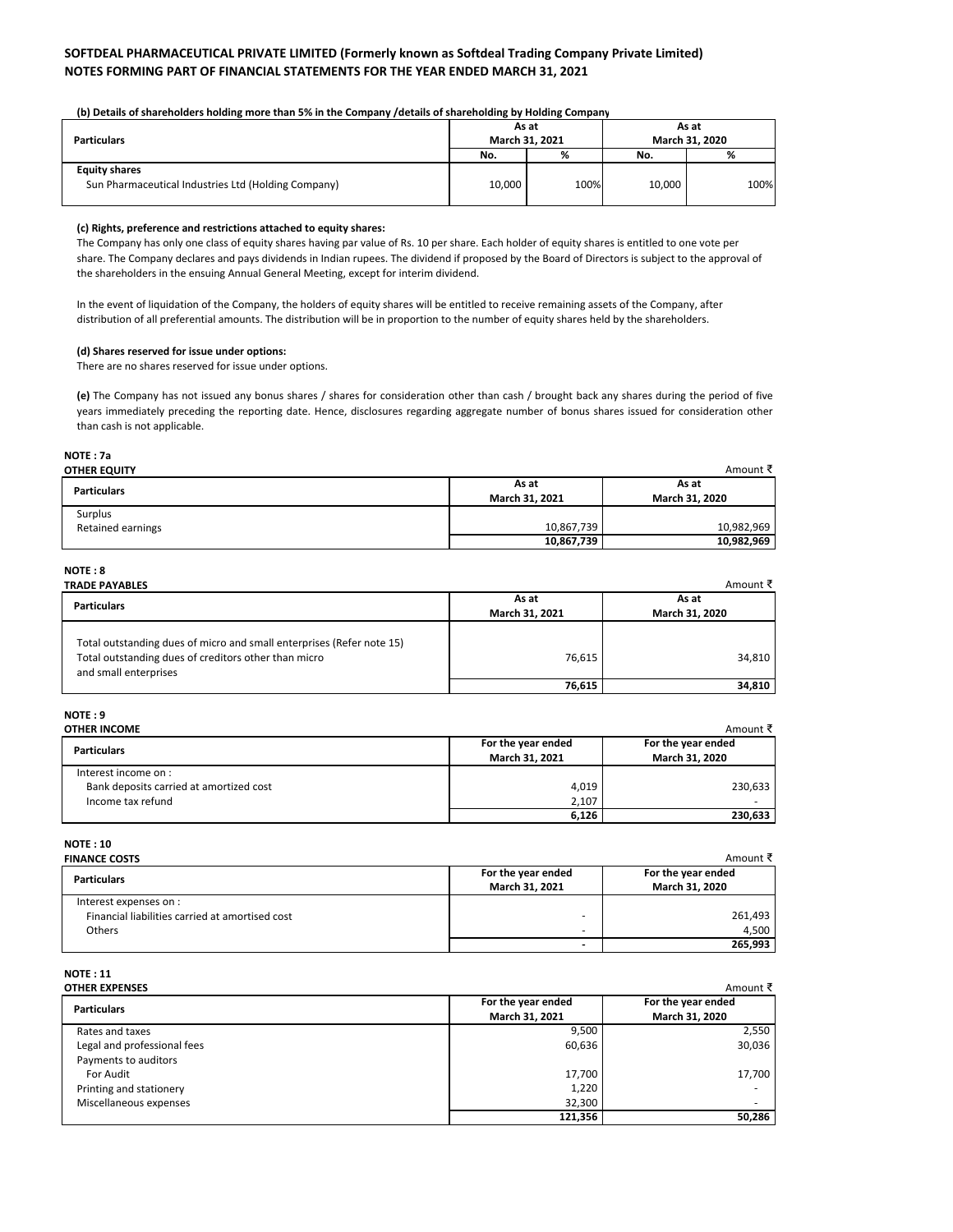#### **NOTE : 12**

| <b>TAX RECONCILIATION</b>                                                   |                          | Amount ₹           |  |
|-----------------------------------------------------------------------------|--------------------------|--------------------|--|
| <b>Particulars</b>                                                          | For the year ended       | For the year ended |  |
|                                                                             | March 31, 2021           | March 31, 2020     |  |
| <b>Reconciliation of tax expense</b>                                        |                          |                    |  |
| Loss before tax                                                             | (115, 230)               | (85, 646)          |  |
| Enacted income tax rate (%)                                                 | * 25.168%                | 25.168%<br>$\ast$  |  |
| Tax expense                                                                 | ٠                        | (21, 555)          |  |
| Effect of expenses that is are not deductible in determining taxable profit | ٠                        | 66,945             |  |
| Others                                                                      | ٠                        | 625                |  |
|                                                                             | $\overline{\phantom{0}}$ | 46,015             |  |
|                                                                             |                          |                    |  |
| Income tax expense recognised in profit and loss                            | -                        | 46,015             |  |

\* The Company has elected to exercise the option permitted under section 115BAA of the Income tax Act, 1961 as introduced by the Taxation Laws (Amendment) Ordinance, 2019. Accordingly, tax rate used for reconciliation above is the corporate tax rate of 25.168% and has recognised the provision of income tax for year ended March 31, 2020.

### **NOTE : 13**

#### **LOSS PER EQUITY SHARE**

| Particulars                                          | For the year ended<br>March 31, 2021 | For the year ended<br>March 31, 2020 |
|------------------------------------------------------|--------------------------------------|--------------------------------------|
| Profit / (loss) attributed to Equity Share holders ₹ | (115, 230)                           | (131, 661)                           |
| No. of Equity Shares (of ₹ 10/- each)                | 10,000                               | 10.000                               |
| Earnings Per Share – Basic & Diluted ₹               | (11.52)                              | (13.17)                              |

#### **NOTE : 14**

| CONTINGENT LIABILITIES AND COMMITMENTS (TO THE EXTENT NOT PROVIDED FOR)   | Amount ₹       |                |  |
|---------------------------------------------------------------------------|----------------|----------------|--|
| <b>Particulars</b>                                                        | As at          | As at          |  |
|                                                                           | March 31, 2021 | March 31, 2020 |  |
| Commitments                                                               |                |                |  |
| Estimated amount of contracts remaining to be executed on capital account | 21,553,125     | 21,553,125     |  |
| (net of advances)                                                         |                |                |  |

#### **NOTE : 15**

#### **DISCLOSURES UNDER THE MICRO, SMALL AND MEDIUM ENTERPRISES DEVELOPMENT ACT, 2006**

The information regarding Micro and Small Enterprises has been determined to the extent such parties have been identified on the basis of information available with the Company. The company has not received any memorandum ( as required to be filed by the suppliers with notified authority under the Micro, Small and Medium Enterprises Development Act 2006) from vendor claiming the status as micro or small enterprise, hence no disclosures have been made.

**[THIS SPACE INTENTIONALLY LEFT BLANK]**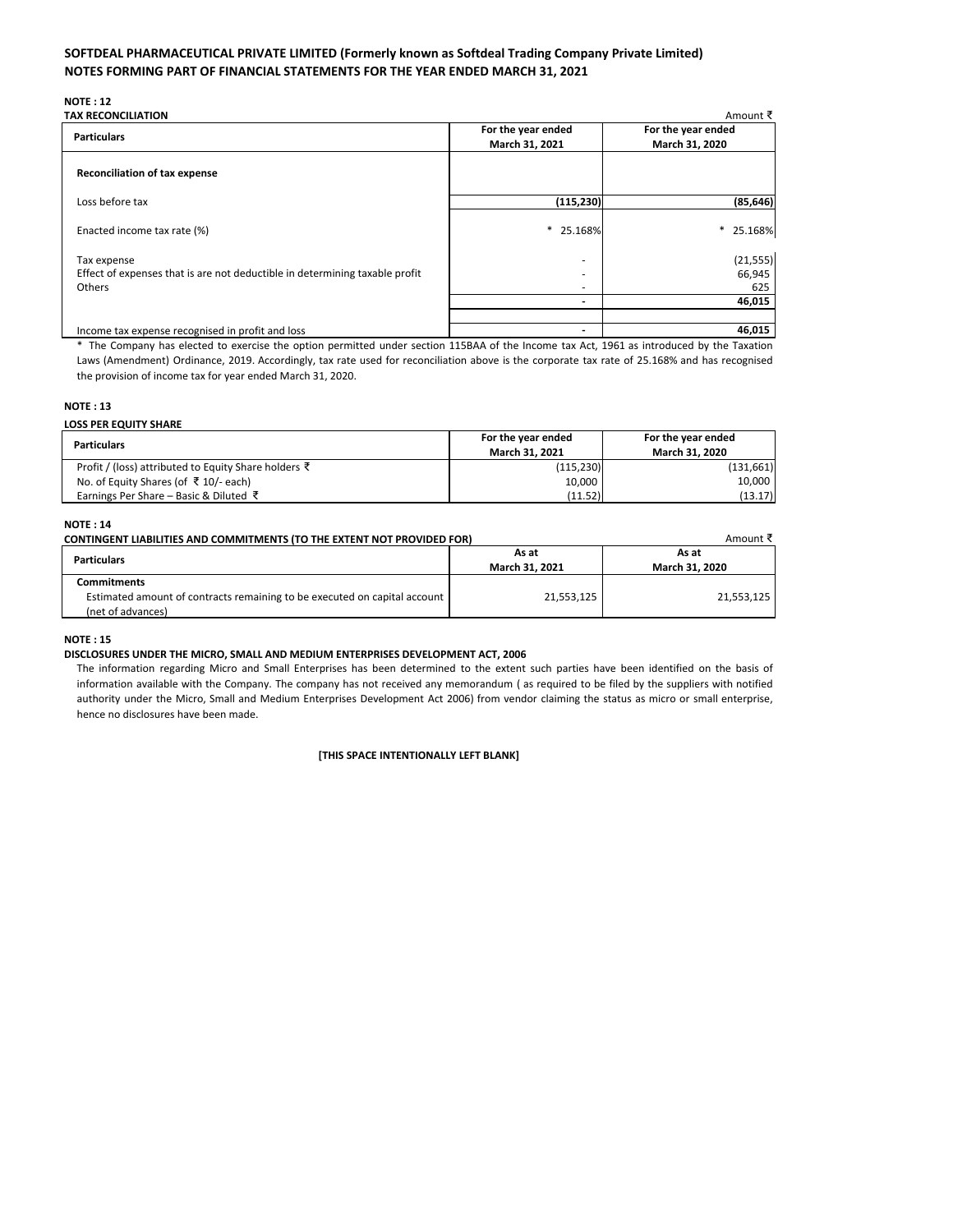#### **NOTE : 16**

| CATEGORIES OF FINANCIAL INSTRUMENTS     |                      |                   | Amount ₹              |
|-----------------------------------------|----------------------|-------------------|-----------------------|
|                                         | As at March 31, 2021 |                   |                       |
|                                         | <b>Fair value</b>    | <b>Fair value</b> | <b>Amortised cost</b> |
| <b>Particulars</b>                      | through profit       | through other     |                       |
|                                         | or loss              | comprehensive     |                       |
|                                         |                      | income            |                       |
| Financial assets                        |                      |                   |                       |
| Cash and cash equivalents               |                      | ۰                 | 942,579               |
| Interest accrued on deposits with banks |                      | ۰                 | 1,775                 |
| <b>Financial liabilities</b>            |                      |                   |                       |
| Trade payables                          |                      | ۰                 | 76,615                |

Amount ₹

|                              |                   | As at March 31, 2020     |                       |  |
|------------------------------|-------------------|--------------------------|-----------------------|--|
|                              | <b>Fair value</b> | <b>Fair value</b>        | <b>Amortised cost</b> |  |
| <b>Particulars</b>           | through profit    | through other            |                       |  |
|                              | or loss           | comprehensive            |                       |  |
|                              |                   | income                   |                       |  |
| <b>Financial assets</b>      |                   |                          |                       |  |
| Cash and cash equivalents    | ۰                 | $\overline{\phantom{a}}$ | 989,059               |  |
| <b>Financial liabilities</b> |                   |                          |                       |  |
| Trade payables               | ۰                 | $\overline{\phantom{a}}$ | 34,810                |  |

#### **NOTE : 17**

#### **FINANCIAL RISK MANAGEMENT**

The Company's risk management assessment and policies and processes are established to identify and analyse the risks faced by the Company, to set appropriate risk limits and controls, and to monitor such risks and compliance with the same. Risk assessment and management policies and processes are reviewed regularly to reflect changes in market conditions and the Company's activities.

#### **Market risk**

The Company does not have any market risk such as foreign exchange risk and interest rate risk

#### **Liquidity risk**

Liquidity risk is the risk that the Company will not be able to meet its financial obligations as they become due. The Company manages its liquidity risk by ensuring, as far as possible, that it will always have sufficient liquidity to meet its liabilities when due, under both normal and stressed conditions, without incurring unacceptable losses or risk to the Company's reputation.

The table below provides details regarding the contractual maturities of significant undiscounted financial liabilities :

|                    |             |               |             | Amount ₹       |
|--------------------|-------------|---------------|-------------|----------------|
| <b>Particulars</b> | Less than 1 | $1 - 3$ years | More than 3 | As at          |
|                    | year        |               | years       | March 31, 2021 |
|                    |             |               |             |                |
| Non derivative     |             |               |             |                |
| Trade payable      | 76,615      |               |             | 76,615         |
|                    | 76,615      | $\,$          | -           | 76,615         |

|                    |             |               |                          | Amount ₹       |
|--------------------|-------------|---------------|--------------------------|----------------|
| <b>Particulars</b> | Less than 1 | $1 - 3$ years | More than 3              | As at          |
|                    | year        |               | vears                    | March 31, 2020 |
|                    |             |               |                          |                |
| Non derivative     |             |               |                          |                |
| Trade payable      | 34,810      |               | $\overline{\phantom{a}}$ | 34,810         |
|                    | 34,810      | -             |                          | 34,810         |